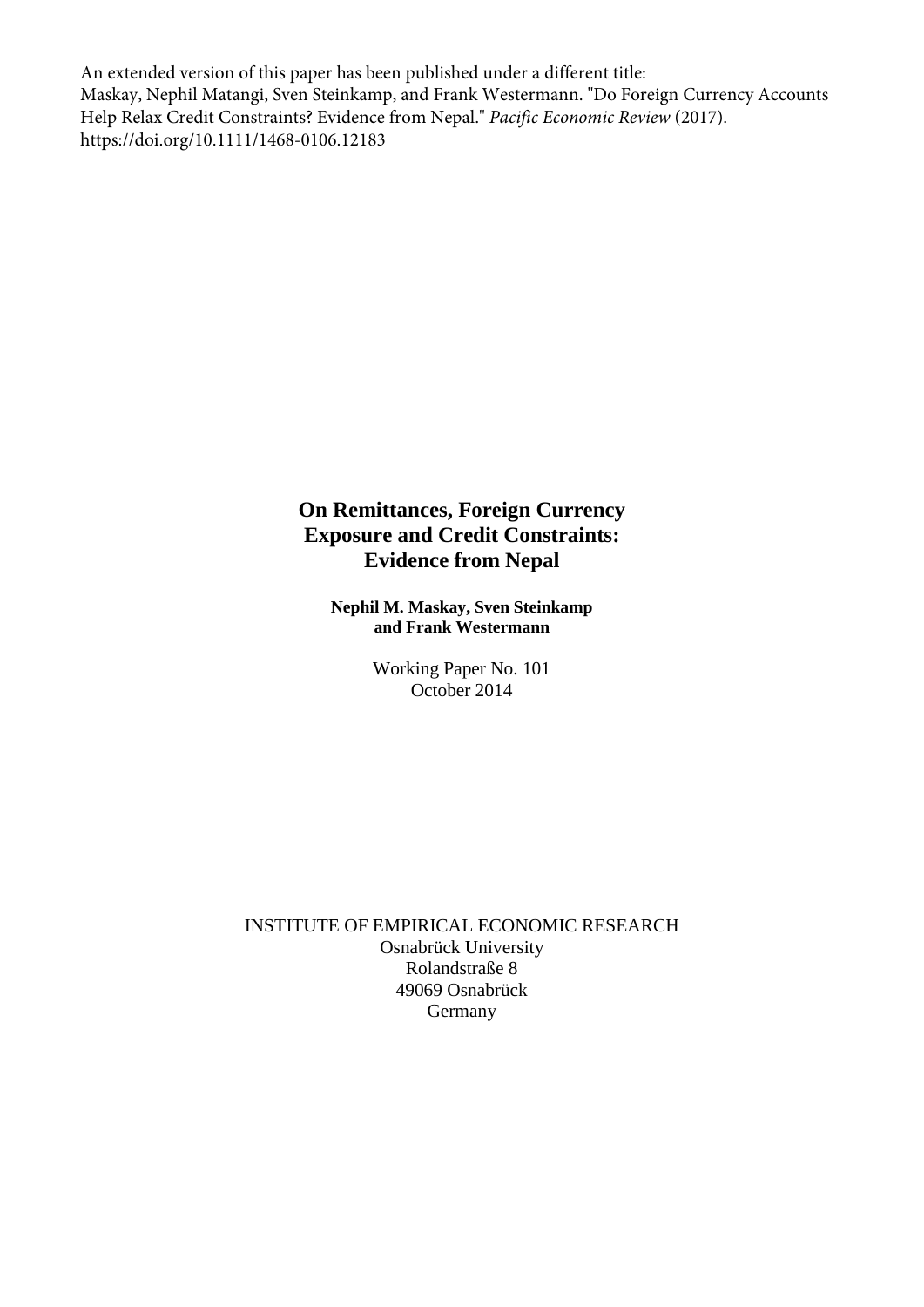# **ON REMITTANCES, FOREIGN CURRENCY EXPOSURE AND CREDIT CONSTRAINTS: EVIDENCE FROM NEPAL[1](#page-1-0)**

Nephil Matangi Maskay Sven Steinkamp Frank Westermann

Nepal Rastra Bank Osnabrück University Osnabrück University and CESifo

*Abstract: Credit constraints are a major obstacle for firms in developing countries, in particular for small firms in the non-traded goods sector. In this paper, we investigate whether foreign currency accounts help overcome this problem, by contributing to financial development. We analyze a novel bank-level data set from Nepal, where a steady inflow of remittances has contributed to foreign currency deposits on bank balance sheets. In this data set we find that: (i) Banks hedge their FX exposure by investing in FX and non-resident assets. (ii) Banks also hedge indirectly via their sectoral lending composition: Banks with a large share of FX deposits primarily lend to firms in traded-goods sectors. They lend only little to firms in the non-traded sectors, as well as deprived sectors of the economy that have been targeted by various support programs. While the direct impact of FX accounts on relaxing credit constraints thus appears small, there is also a substantial indirect effect via the additional creation of domestic deposits – that helps all sectors of the economy.*

*Keywords: Foreign Currency Deposits, Sectoral Lending, Financial Development JEL Codes: F31, F24, E58* 

<span id="page-1-0"></span>We would like to thank the participants of the annual conference of the Research Committee on Development Economics of the German Economic Association (VfS) in Passau 2014 and in particular our discussant Martin Brown for helpful comments and suggestions. Furthermore, we are grateful for comments received at the presentation at the Nepal Rastra Bank as well as several interviews at the NRB, in particular Rajendra Pandit and Prakash Kumar Shrestha, the Himalayan Bank, as well as the Remitters Association in Nepal. The views expressed are personal and do not reflect the official views of the Nepal Rastra Bank or Osnabrück University. Any errors are thus the authors' alone. <sup>2</sup>

<span id="page-1-1"></span>**Contact information:** Nephil Matangi Maskay, Nepal Rastra Bank, Central Office, Baluwatar, Kathmandu, Nepal, E-mail: [nmmaskay@nrb.org.np;](mailto:nmmaskay@nrb.org.np) Sven Steinkamp, Institute of Empirical Economic Research, Osnabrück University, Rolandstraße 8, 49069 Osnabrück, Germany, E-mail: [sven.steinkamp@uos.de;](mailto:sven.steinkamp@uos.de) Frank Westermann, Institute of Empirical Economic Research, Osnabrück University, Rolandstraße 8, 49069 Osnabrück, Germany, E-mail: frank.westerman[n@uos.de.](mailto:sven.steinkamp@uos.de)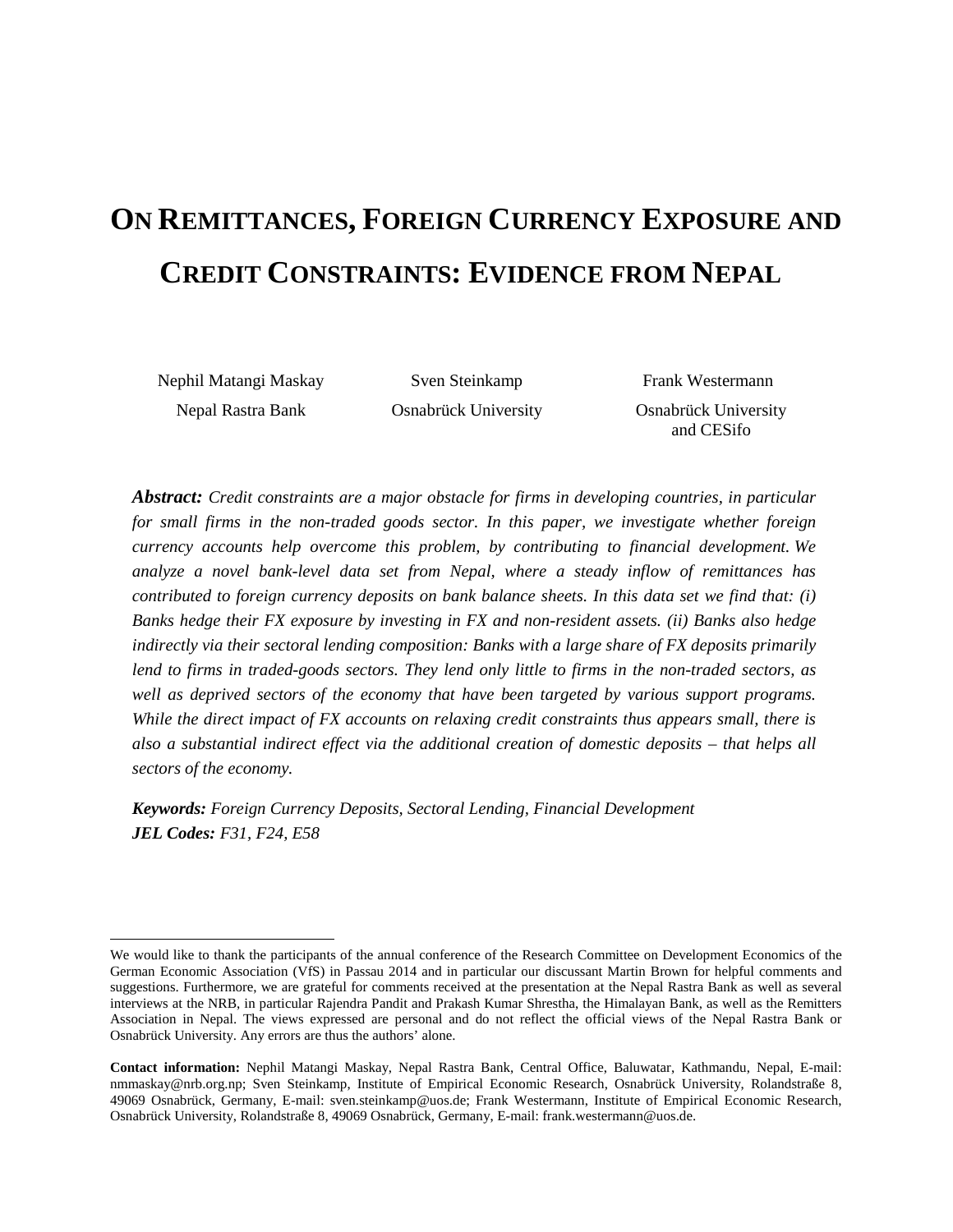## **1. Introduction**

 $\ddot{\phantom{a}}$ 

Remittances from the working population abroad are often seen as a stable and sustainable way to overcome credit constraints in developing countries. Aggarwal et al. (2011) show for instance, in a large cross section of countries that remittances help to promote financial sector development by creating additional deposits in the banking system. Also, foreign currency accounts have been shown to have a positive impact on financial sector development (see De Nicoló et al. (2005)). Recently, policy makers have therefore suggested promoting foreign currency accounts as a means to channel more remittances into the domestic banking system (see for instance SAARC (2014)).

However, does this policy really help to intermediate financial resources to sectors of the economy which suffer most strongly from credit constraints? Could it lead to a back-door introduction of systemic risk in countries with only partially liberalized capital accounts? In this paper, we address these questions, focusing on different *sectors* of the economy. We use survey data as well as bank balance sheet data – each including a sectoral breakdown – from Nepal, a country which has very large remittances inflows of more than 28% of GDP.

In the first part of the paper, we use data from the World Bank Enterprise Surveys (WBES) to illustrate that constraints in Nepal are asymmetric across sectors: Small firms in non-traded sectors face severe credit constraints, while large traded-sector firms have relatively easy access to credit. This result confirms previous findings in the literature for the case of Nepal.<sup>[3](#page-2-0)</sup> It is consistent with the view that traded sector-firms – which have part of their revenue in foreign currency – have easier access to bank credit, as well as alternative external financing opportunities.

In the second part of the paper, we analyze a panel data set (2009-2013) of commercial banks´ balance sheets in Nepal. In this unique dataset it is possible to identify the foreign currency share of various asset and liability positions of the banks including the foreign currency (FX) deposits, which will be our key variable of interest. It also contains a detailed breakdown of lending by sector.

We show that banks with large positions in FX deposits are hedged against foreign currency risk in two ways: A) They hedge their risks directly by investing in non-resident and foreign exchange assets. B) They are also hedged via their sectoral composition of lending: They lend more to firms in traded goods

<span id="page-2-0"></span><sup>3</sup> See for instance Tornell and Westermann (2005), Schneider and Tornell (2004), Beck et al. (2006) and Brown et al. (2011).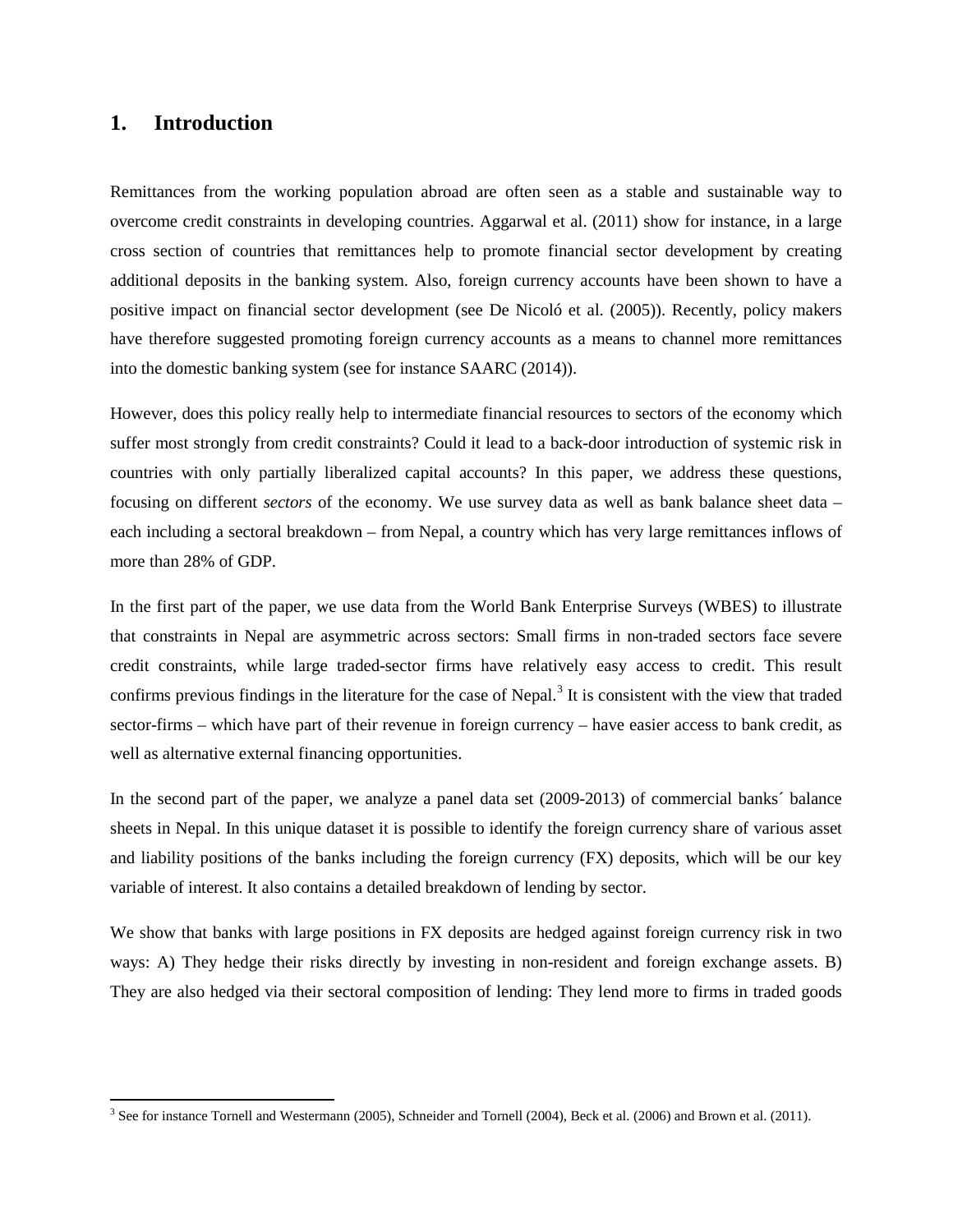sectors, such as manufacturing. They also lend relatively less to non-traded sectors including the deprived sectors which are recorded separately and have been targeted by various support programs.<sup>[4](#page-3-0)</sup>

While this evidence suggests that banks aim to limit systemic risk, these indirect hedging activities also reduce the potentially positive impact of remittances on relaxing credit constraints. We find that the direct effect of FX deposits on total lending is positive but small. We use the balance sheet data to estimate a semi-accounting-identity that helps us identify the marginal sources of financing of various positions on the assets side of the banks' balance sheets. We document that lending to the non-traded good sector and to the deprived sectors of the economy has largely been financed from domestic, rather than foreign currency deposits.

There is, however, also a substantial indirect effect of FX accounts via the creation of additional domestic deposits. This strong complementarity has its roots in the institutional design of FX deposits in Nepal: As the remittance-transfer companies are allowed to hold FX deposits only for a limited time, a substantial share of the incoming remittances, are converted to domestic sector deposits. This indirect effect – consistent with the Aggarwal et al. (2011) hypothesis – helps financial development and a relaxation of credit constraints in a much wider set of sectors in the economy. According to our estimates, this indirect effect dominates the adverse effects from hedging even in the non-traded and deprived sectors.

We conclude the paper by discussing our results in the policy context of the debate on further capital account liberalization in Nepal. While the initial liberalization of FX accounts took place in the late 1980ies, the topic has come to the frontier of the policy debate again when a substantial part of the population started to migrate and earn income abroad in the early 2000s. The NRB has been aiming to channel the remittances back to Nepal via official channels by taking several steps to further liberalize the FX accounts. Some important restrictions, however, still remain. Our empirical analysis highlights that these institutional aspects greatly matter for reaping the benefits of remittances incomes and for the future development of the financial sector.

 $\overline{a}$ 

<span id="page-3-0"></span> $4$  For instance the deprived sector lending initiative of the Nepal Rastra Bank, the central bank of Nepal, discussed in Appendix 3 of the paper.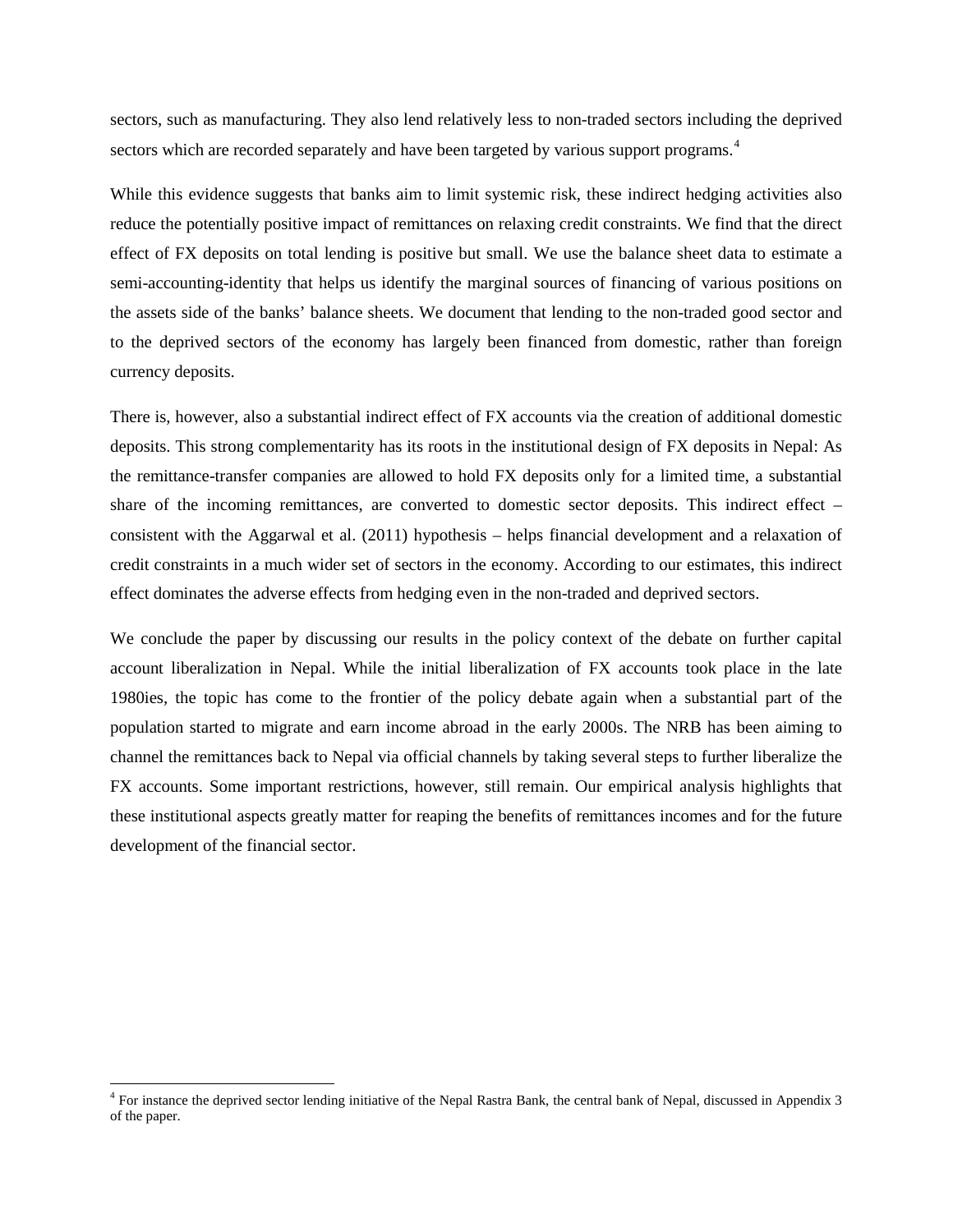## **2. The diagnosis: asymmetric credit constraints across sectors**

Like in many other developing countries, access to finance is a major obstacle for many firms in Nepal. To illustrate this point we analyze the Enterprise Survey of the World Bank (WBES) which covers a sample of 482 Nepalese firms.<sup>[5](#page-4-0)</sup> Among these firms, 35% of the respondents report that access to finance is a *major* or even a *very severe obstacle*. More than half of the firms see at least a *moderate obstacle*. Only 41% of the respondents see only a *minor* or *no obstacle*.

The absolute values of these numbers should certainly be treated with caution. It is only a relatively small sample which may be biased to include a relatively privileged set of firms, which entered the World Bank Economic Survey.<sup>[6](#page-4-1)</sup> Nevertheless, the data can be used to illustrate that credit constraints are asymmetric in Nepal.

Table 1 gives a first impression of this point. The matrix separates the total sample along two dimensions: Exporters vs. non-exporters and small vs. large firms. The table shows quite clearly where the credit constraints matter the most: Among large exporting firms only 16% of the respondents see a major obstacle in access to finance. Among the small non-exporting firms, the percentage share is the largest, with 39.2%. Nepal – like many other developing countries – thus appears not to be overall credit constraint, but rather to have credit constraints in specific sectors and for specific types of firms.

| $1.999$ $1.999$ $0.999$ $1.999$ $0.999$ $0.999$<br>. .<br>---------<br>$\cdots$ |     |                              |        |  |  |  |  |
|---------------------------------------------------------------------------------|-----|------------------------------|--------|--|--|--|--|
|                                                                                 |     | Large Firm $(>50$ Employees) |        |  |  |  |  |
|                                                                                 |     | no                           | ves    |  |  |  |  |
| Exporter                                                                        | no  | 39.19%                       | 23.94% |  |  |  |  |
|                                                                                 | ves | 25.64%                       | 16.00% |  |  |  |  |

**Table 1: Access to finance is (at least) a major problem (1 yes, 0 no)**

*Notes: Table shows the percentage of respondents who perceive access to finance to be at least a major problem. Source: World Bank Enterprise Surveys (for details see data appendix).*

In order to see whether the differences reported in Table 1 are statistically significant, we make use of the full survey data set which offers several important control variables to estimate a multivariate probit regression. In Table 2 we simplify the estimation and interpretation of the statistics by only considering a 0-1 dummy variable that captures whether the firms see a major obstacle in the access to finance or not.

<span id="page-4-0"></span> $<sup>5</sup>$  In this section we follow the approach of Beck et al. (2006) who analyzed the entire WBES and derived several empirical regularities. The patterns in the Nepalese subset of firms are quite similar to their findi</sup>  $\overline{a}$ 

<span id="page-4-1"></span> $6$  As pointed out by Tornell, Westermann and Martinez (2003), using data from the Economic Census in Mexico, the smallest firms – making up the majority of firms in many countries – are much more severely credit constrained than the average firms usually entering a World Bank survey dataset.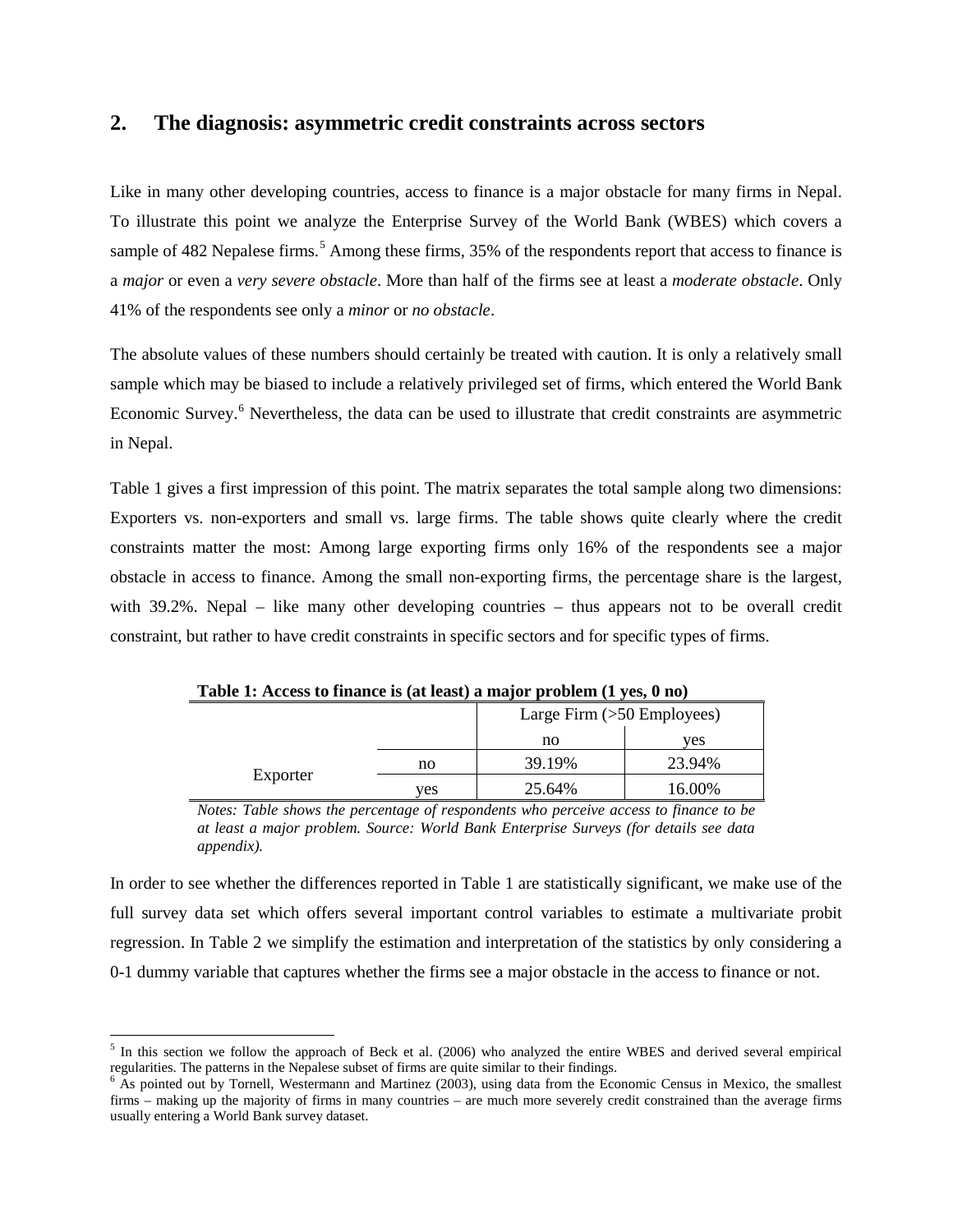The results from this regression show that the effect of being an exporter vs. non-exporter, as well as large vs. small firm is indeed statistically significant. The first row shows that exporters are significantly less credit constrained than non-exporters and the second row shows that large firms are significantly less credit constrained than small firms. Our control variables include standard variables such as the age of the firm, the share of foreign ownership as well as government participation. We also control for whether or not the firm is listed on the stock market, their business prospects (proxied by sales growth) and their productivity.

The marginal effects reported in Table 2 indicate that exporters have a 14.93% lower probability of reporting access to finance as a major obstacle for running their business. Furthermore, being a large firm also decreases the probability of experiencing credit constraints relative to small firms by roughly the same amount  $(14.1\%)$ .

| Dependent Variable: Access to finance is (at least) a major problem (1 yes, 0 no) |             |             |            |             |             |             |  |  |  |
|-----------------------------------------------------------------------------------|-------------|-------------|------------|-------------|-------------|-------------|--|--|--|
| Variables                                                                         | (1)         | (2)         | (3)        | (4)         | (5)         | (6)         |  |  |  |
| Exporter                                                                          | $-0.121*$   | $-0.131**$  | $-0.149**$ | $-0.142**$  | $-0.158**$  | $-0.166**$  |  |  |  |
|                                                                                   | (1.85)      | (1.97)      | (2.14)     | (2.19)      | (2.40)      | (2.41)      |  |  |  |
| Large                                                                             | $-0.144***$ | $-0.174***$ | $-0.149**$ |             |             |             |  |  |  |
|                                                                                   | (2.61)      | (2.89)      | (2.22)     |             |             |             |  |  |  |
| Log Age                                                                           |             | $-0.040$    | $-0.059$   |             | $-0.036$    | $-0.037$    |  |  |  |
|                                                                                   |             | (1.17)      | (1.59)     |             | (1.01)      | (0.98)      |  |  |  |
| Foreign Ownership                                                                 |             | 0.026       | 0.090      |             | 0.084       | 0.124       |  |  |  |
|                                                                                   |             | (0.14)      | (0.43)     |             | (0.41)      | (0.57)      |  |  |  |
| Gov. Participation                                                                |             | 0.393       | 0.423      |             | 0.415       | 0.506       |  |  |  |
|                                                                                   |             | (1.07)      | (1.16)     |             | (1.14)      | (1.48)      |  |  |  |
| Firm Listed                                                                       |             | 0.0290      | 0.021      |             | 0.033       | $-0.024$    |  |  |  |
|                                                                                   |             | (0.08)      | (0.06)     |             | (0.09)      | (0.07)      |  |  |  |
| Sales Growth                                                                      |             |             | 0.055      |             |             | 0.060       |  |  |  |
|                                                                                   |             |             | (1.09)     |             |             | (1.18)      |  |  |  |
| Productivity                                                                      |             |             | $-0.000$   |             |             | 0.000       |  |  |  |
|                                                                                   |             |             | (0.81)     |             |             | (1.21)      |  |  |  |
| Log Sales                                                                         |             |             |            | $-0.037***$ | $-0.044***$ | $-0.059***$ |  |  |  |
|                                                                                   |             |             |            | (3.42)      | (3.69)      | (3.45)      |  |  |  |
| $R^2$ (pseudo)                                                                    | 0.02        | 0.04        | 0.04       | 0.03        | 0.05        | 0.05        |  |  |  |
| <b>Observations</b>                                                               | 482         | 481         | 456        | 471         | 470         | 456         |  |  |  |

**Table 2: Probit Regression**

*Notes: The table shows the marginal effects of changes in the continuous independent variables at their means. In the case of binary explanatory variables it is the expected probability change if the variable changes from zero to one. \*, \*\*, \*\*\* indicate variables significant at a 10%, 5%, and 1% level respectively. z-values in parentheses. Additionally to the reported control variables, we also include industry dummy variables. Source: World Bank Enterprise Surveys (for details see data appendix).*

Although the control variables mostly have expected signs, they are statistically insignificant. Our dummy variable on size and export-status of the firms (in Regression 1-3) remain, however, unaffected. Also, when replacing the dummy variables on the size of the firms measured by the number of employees by another size indicator – the log sales of each firm – the basic finding of significant differences among these groups remains unchanged.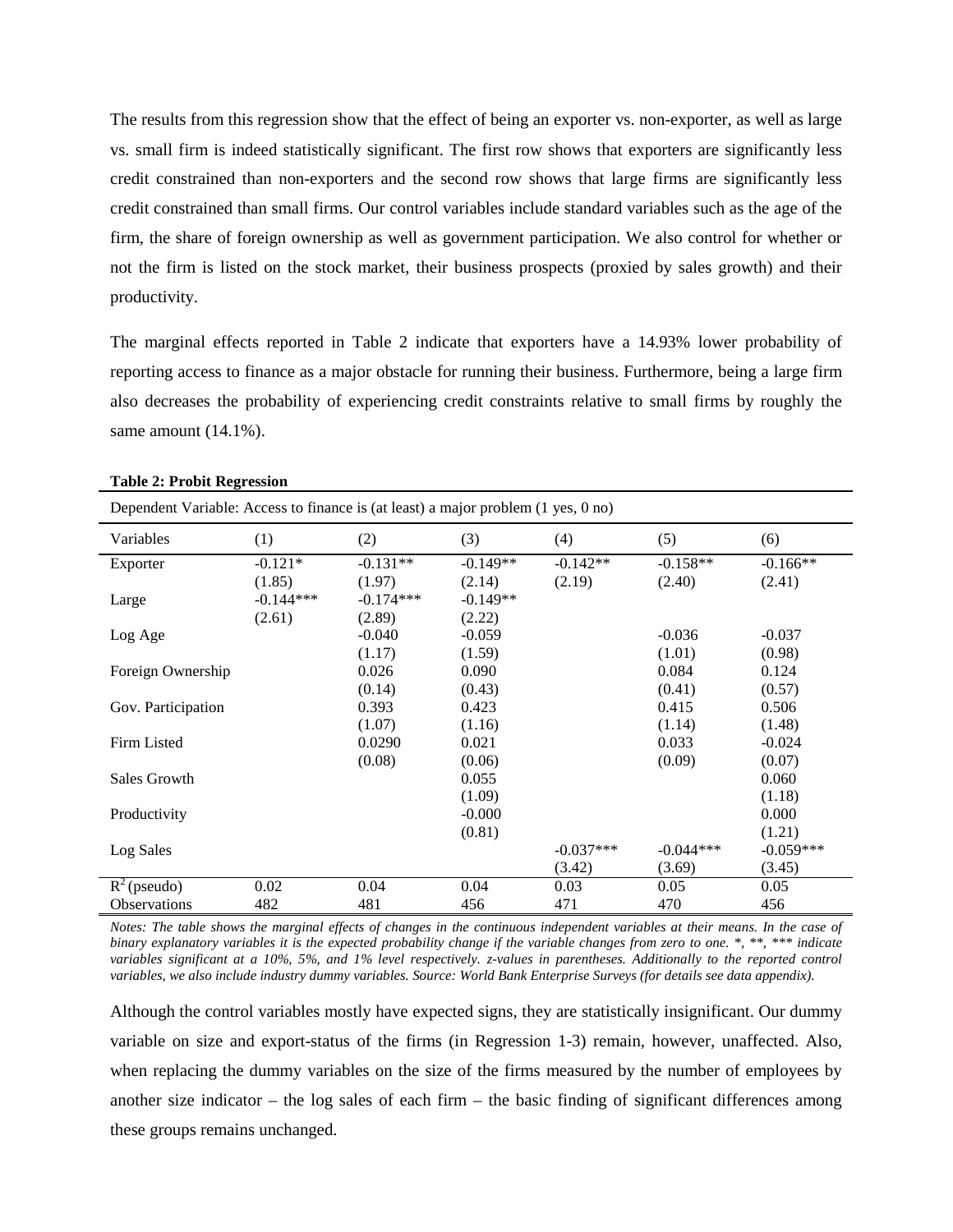The asymmetries illustrated in this section suggest that it is important to distinguish in the subsequent analysis between two types of firms: On the one hand those firms who are large and export part of their output. While the former allows them to issue stocks and commercial paper on the domestic market, the latter allows them to access international capital markets and attract foreign direct investment. The smaller firms which do not participate in international trade, on the other hand, draw their external financing from the domestic banking system. In the following we will refer to these firms as "T-Sector" and "N-Sector" firms, belonging to the traded goods and non-traded goods sector.

## **3. Institutional background and the policy debate**

 $\overline{a}$ 

Nepal's foreign exchange system has strictly been controlled until the late 1980s when the country issued the first amendment to the Foreign Exchange Regulation Act of 1962 (FERA), on October 18th, 1987. In this amendment foreign exchange earners were permitted for the first time to open foreign exchange accounts in a bank in Nepal. Initially, the FX accounts could only be opened up in US Dollar and Pound Sterling with 30 percent of the foreign exchange earnings. After further steps were taken,<sup>[7](#page-6-0)</sup> foreign exchange earners could open up accounts in all currencies, except for the Indian currency, which are traded by NRB. Moreover, whereas only the foreign nationals and institutions were eligible to open such account initially, now the eligible Nepalese nationals and institutions.<sup>[8](#page-6-1)</sup>

The policy debate on a further liberalization of FX accounts has gained momentum when in the early 2000s, a large share of the population started to migrate to other countries to earn income abroad and remit the earnings back to Nepal. As the earnings come initially in foreign currency, the NRB initiated efforts to channel such inflows through official channels and started issuing licenses to the private sector. Currently, private sector firms (i.e. money transfer units) are becoming more and more active in encouraging Nepalese workers to remit money using their services.

However, there are still some limits for the usage of these FX accounts, in particular for individuals remitting income from abroad through money transfer companies. Deposits from these remittances in convertible currency can only be retained for maximum 15 days before compulsory converting to

<span id="page-6-0"></span><sup>&</sup>lt;sup>7</sup> For example when the country liberalized the current account by accepting Article VIII of the International Monetary Fund's Articles of Association, on May 30th, 1994. Also, the restrictive provisions of the foreign exchange policy have been gradually relaxed with the promulgation of NRB Act, 2002 where there has been a second amendment in the FERA effective from August 7th, 2002.

<span id="page-6-1"></span> $8$  The procedure was made more systematic most recently with the issuance NRB circular 562 (dated 2068/5/01 Bikram Sambat in the Nepali calendar equivalent to 2011/8/18 AD). Under the current arrangement, foreign currency accounts are allowed to be opened in any of the commercial banks in Nepal upon presentation of relevant and required documents specifying the sources of foreign exchange earnings. Eligible individuals, firms, entities or commercial banks need no permission from the NRB to open such accounts.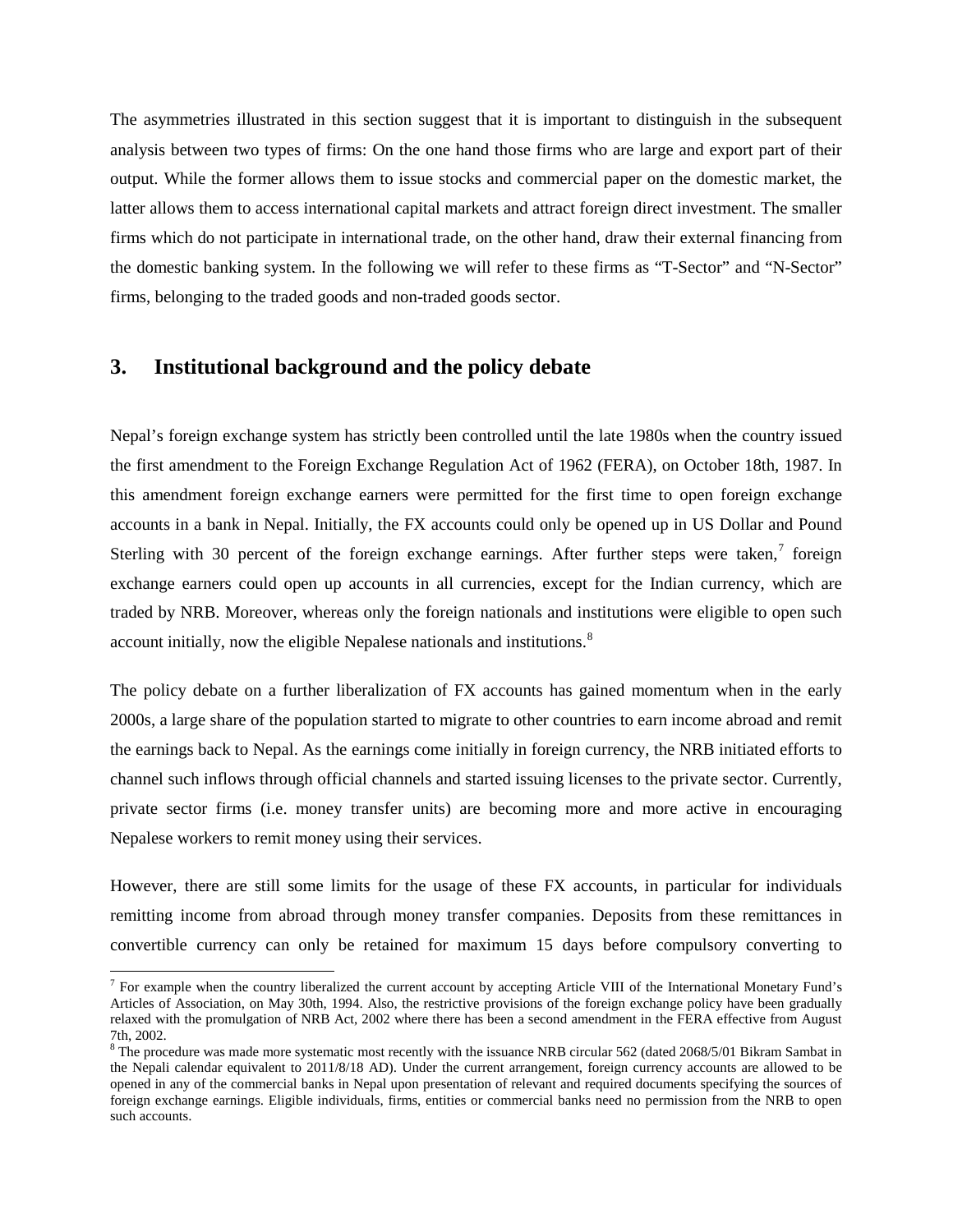Nepalese currency. For Indian currency, the maximum holding is seven working days. Furthermore, withdrawals from these accounts are only in Nepalese Rupees (converted at market rates). This implies that the money in FX accounts from remittances is highly transitory.<sup>[9](#page-7-0)</sup>

A further liberalization of the use of FX accounts to channel remittances from abroad to the domestic banking system has been discussed not only in Nepal, but also the larger SAARC region. For instance Pant (2011) – in a comparison of institutional rules in SAARC countries – has argued that FX accounts are a way to help channeling the resources of remittances to productive use. In the context of these policy proposals our results highlight the trade-offs banks are facing when dealing with the resulting currency risks.

## **4. The hypothesis: do FX accounts help to overcome credit constraints?**

In order to evaluate the main hypothesis, we again start by looking at some descriptive statistics. Figure 1 shows that remittance flows are very large in Nepal. As a share of GDP, they have increased from 11% in 2004 to more than 28% in 2013, according to estimates provided by the Nepal Rastra Bank. The inflow of remittances has particularly increased during the period of domestic insurgency, were many workers looked for employment opportunities abroad.



**Figure 1: Remittances Inflows [% GDP]**

 $\overline{a}$ 

*Notes: Figure shows Nepal's received remittances as percentage of GDP. Sources: Nepal Rastra Bank, Government of Nepal (Central Bureau of Statistics). For details see data appendix.*

<span id="page-7-0"></span> $9$  Currently there are 47 remittance companies in Nepal. The use of remittance companies has become more systemic with the issuance of remittance by-laws in 2010.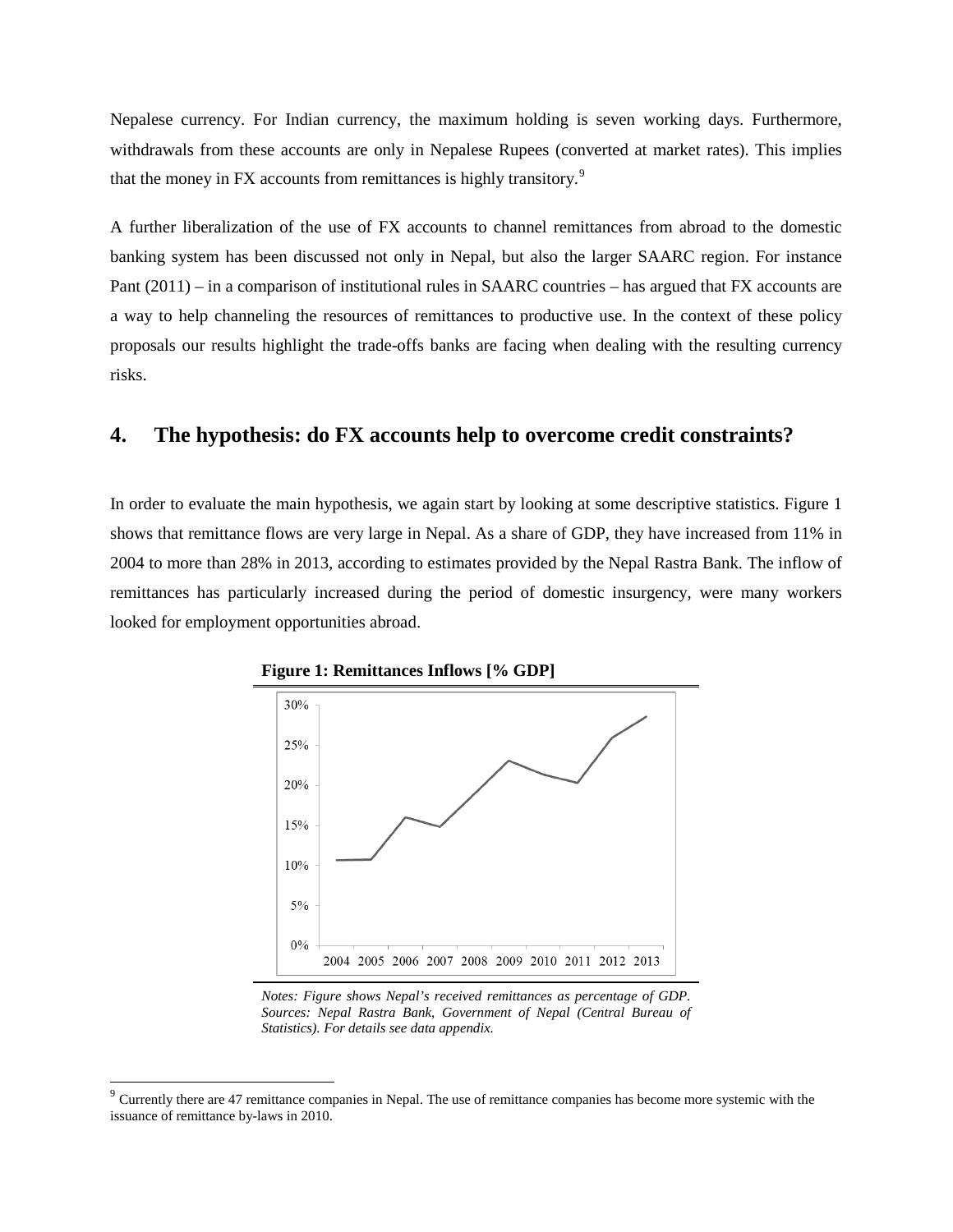The largest part of remittances has been used to finance consumption and net imports. Figure A3 in the Appendix shows data on the balance of payments. Remittances are clearly the largest net credit item – larger than the financial account or other transfers (including development aid) - and correspond roughly in size the net imports in goods and services. Also from the Nepal Living Standard Survey (NLSS; displayed in Figure A3 of the Appendix), it is clear that most of the remittances are used for daily consumption (above 78%), while less than one percent (0.6%) of the respondents see domestic savings as the most important use of remittances.

While remittances are closely correlated with net imports, the part of the remittances that is used for domestic savings indeed creates additional deposits in the banking system. Figure 2 shows that a fraction of the foreign currency income is deposited in the domestic banking system as savings (dark bars). The grey bars in the same graph show the net FX exposure. As they are quite similar for most of the banks, this figure indicates that banks appear to have a relatively large "unhedged position", at least in the sense that foreign currency liabilities are not directly offset by a similar amount of FX assets. This paper will show, however, that banks engage in other indirect types of hedging activities such as lending to specific sectors and investing in non-resident assets.



**Figure 2: Foreign Currency Deposits & Net FX Exposure**

*Notes: Dark grey bars show foreign currency denominated deposits for individual commercial banks. Light grey bars, on the other hand, represent their net foreign liabilities. Both variables as percentage of total liabilities. Sources: Nepal Rastra Bank, and own calculations. For details see data appendix.*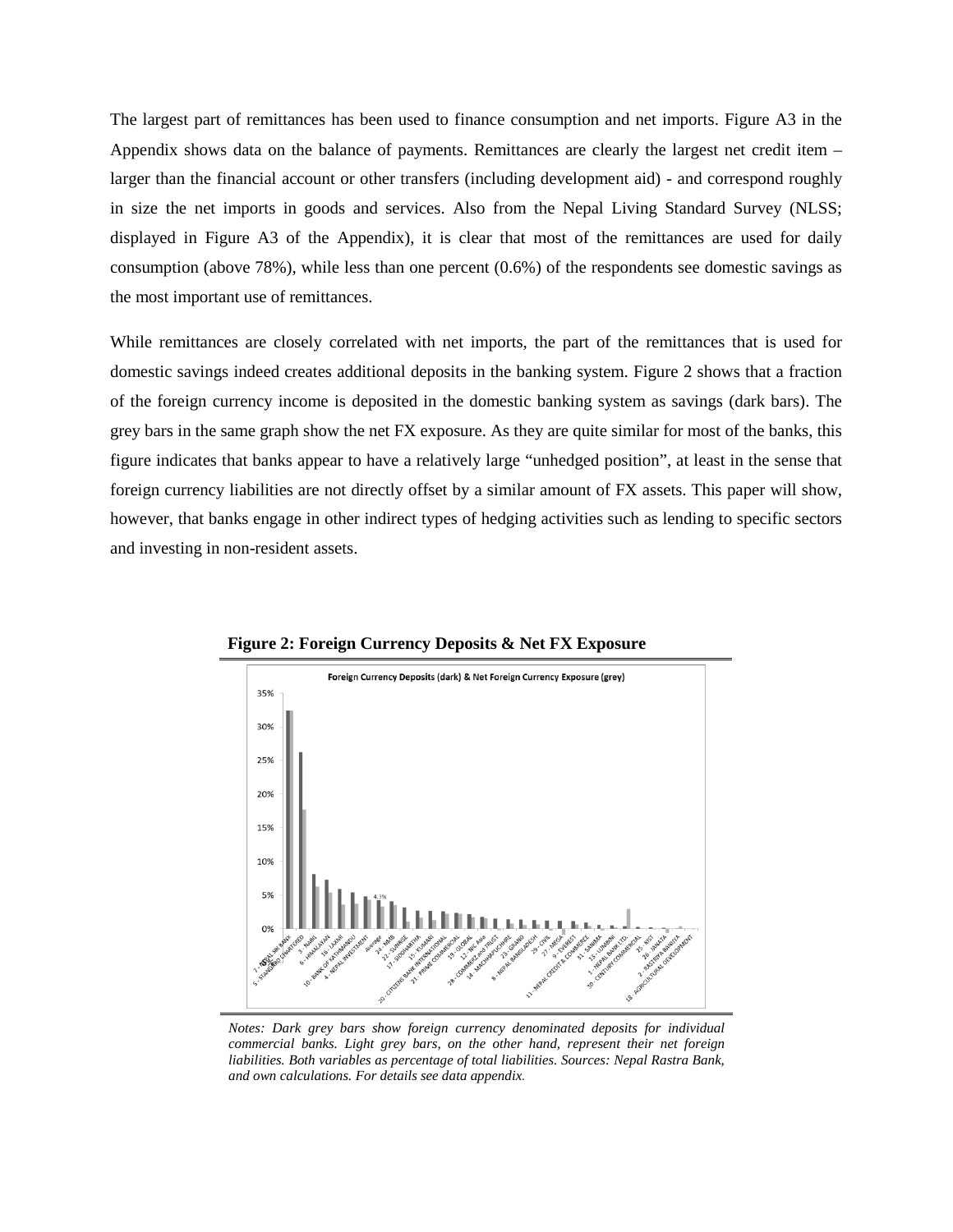Note that foreign currency deposits may also stem from exports or from NGOs who channel foreign aid to Nepal via the banking system. Exporters who hold foreign exchange in banks are not restricted in the time duration they keep foreign currency in their accounts. The data provided by the financial institutions are not detailed enough to differentiate this. However, as both in gross and net terms the income from remittances is much larger than from exports (as has been illustrated in Figure A3) this is likely to be a smaller component.

In principle, FX deposits could also reflect FX savings by domestic customers. In other countries, this would not be an uncommon phenomenon as a way to protect savings against domestic inflation. Note however, that domestic savers are not allowed to convert their domestic currency income into convertible currency such as Dollars – Nepal's Foreign Exchange (Regulation) Act, 1962 and NRB regulations/circulars, restricts on converting domestic currency income into convertible currency simply for saving purposes (or without a specific purpose which can be interpreted as for currency related speculative purposes).

Large inflows of remittances can lead to additional deposits and trigger a process of financial development and growth, as envisioned by Aggarwal et al. (2011) and others. However, there are also some countervailing effects. As remittances enter the domestic banking system in the form of foreign currency deposits, banks are increasingly exposed to foreign exchange risk. As a response, these banks may adjust to a more conservative risk portfolio of assets and reduced lending to those sectors that do not have foreign currency as major source of income, in particular the non-traded and deprived sectors – those who suffer most strongly from credit constraints. Furthermore, there may be substitution effects. An additional unit of savings in the form of FX deposits may lead to a reduction of domestic currency deposits by the same amount, if the total amount of savings is determined by exogenous preferences.

The central questions of the subsequent empirical analysis are therefore: A) Do banks hedge their risk from FX deposits by lending to the tradable sectors or investing in FX assets? B) Do crowding-out effects dominate the total impact of FX accounts on financial development?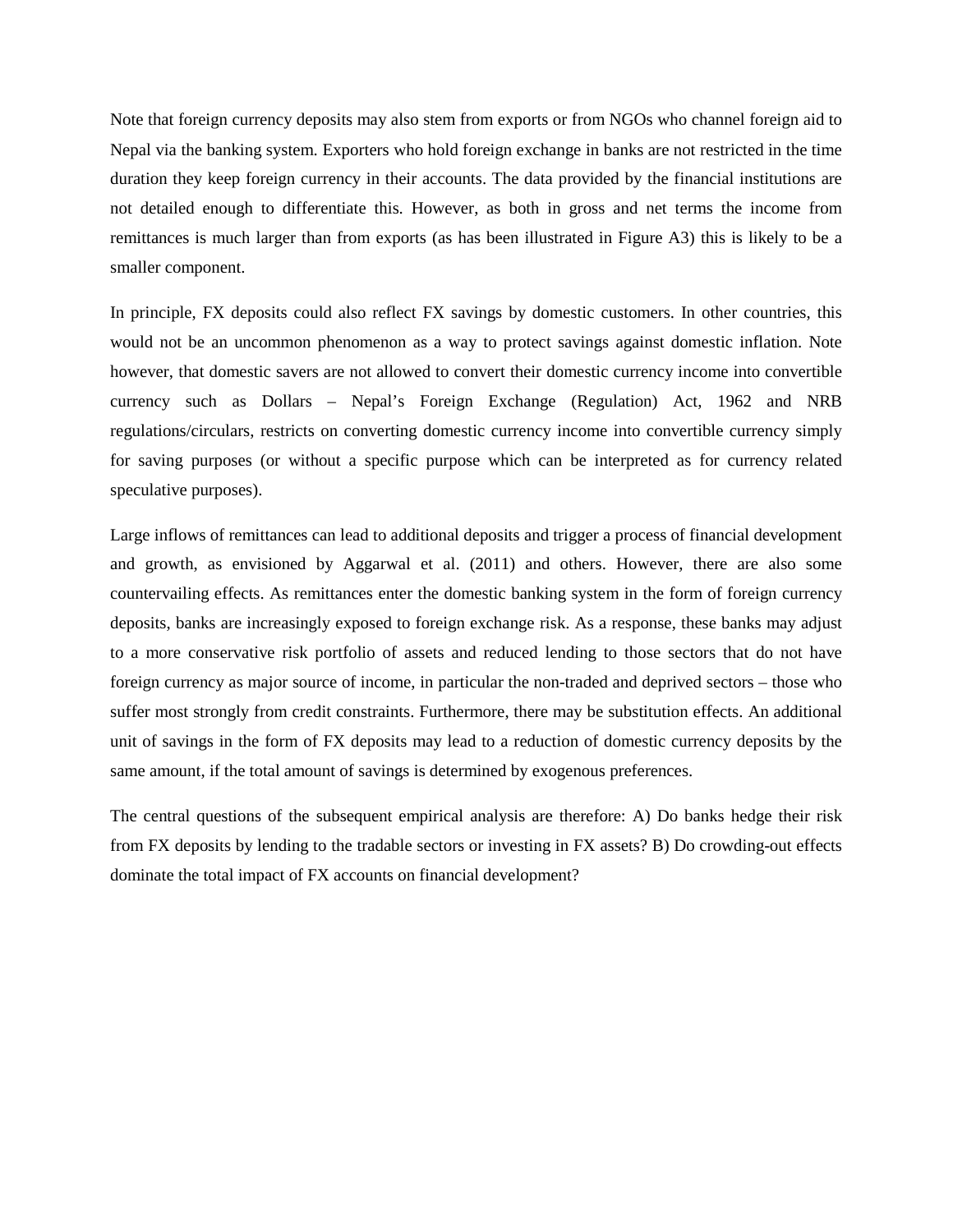## **5. The data set: Bank balance sheets from 2009-2013**

In order to address both of the questions above, we analyze bank-level balance sheet data consisting of 31 commercial banks from Nepal in the period from 2009 to 2013. This panel data set has been assembled by the Nepal Rastra Bank, the central bank of Nepal.<sup>[10](#page-10-0)</sup> The data set also contains 176 smaller banks, including development banks, finance companies and micro-finance banks. It furthermore includes 46 Savings and Credit Cooperatives and NGO's. In the present paper, we limit our main analysis to the commercial banks as (i) only commercial banks are allowed to hold  $FX$  deposits<sup>[11](#page-10-1)</sup> and (ii) only for commercial banks, we have a sectoral breakdown of lending to individual sectors.

In order to get a first impression of the dataset, we start by investigating the aggregate bank balance sheet in Table 3, which was created by adding up the individual banks positions for each item. Starting with the liability side, we see that FX deposits, our main variable of interest, make up about 5% of the aggregate bank balance sheet. In our sample from 2009 to 2013 this value has fallen from nearly 6% in 2009 to about 4.8% in 2013. While this value is relatively stable over time, there is quite a bit of variance across banks. The bank with the largest share of FX deposits (Nepal SBI Bank) holds 32.4%, while the Agricultural Development Bank has the smallest percentage with only 0.1%.

| Assets                                    | Liabilities |                          |        |  |
|-------------------------------------------|-------------|--------------------------|--------|--|
| <b>Cash Balance</b>                       | 2.36%       | Capital Fund             | 7.47%  |  |
| <b>Bank Balance</b>                       | 11.09%      | <b>Borrowings</b>        | 1.80%  |  |
| at NRB                                    | 9.52%       | from NRB                 | 0.18%  |  |
| Investments                               | 11.56%      | Deposits                 | 80.55% |  |
| Loans & Advances                          | 59.08%      | in Domestic Currency     | 59.36% |  |
| Shares & Other Inv. (incl. non-residents) | 5.01%       | in Foreign Currency      | 4.77%  |  |
| <b>Other Assets</b>                       | 10.90%      | <b>Other Liabilities</b> | 10.18% |  |

**Table 3: Aggregate Balance Sheet of Commercial Banks in 2013 (A class)**

*Note: Table shows the aggregate balance sheet positions of Nepalese commercial banks as percentage of total assets. Source: Nepal Rastra Bank, own calculations. For details see data appendix.*

Domestic currency deposits are the largest item on the liability side, making up about 60% of the balance sheet. The capital fund – also due to regulatory requirement – is close to  $8\%$ .<sup>[12](#page-10-2)</sup>

 $\ddot{\phantom{a}}$ 

<span id="page-10-1"></span>

<span id="page-10-0"></span><sup>&</sup>lt;sup>10</sup> The data are provided at a yearly frequency. Also – in line with the Nepalese fiscal year – the reporting date is mid-July.<br><sup>11</sup> It is also allowed for national-level Development Banks. However, in our sample, they h bank/year instances.

<span id="page-10-2"></span> $12$  Note that there is one component of deposits that cannot be decomposed into domestic and foreign currency: the call deposits. Our values for domestic and foreign deposits in Table 4 do therefore not add up to total deposits. For the rest of the analysis this implies that the total share of FX deposits is somewhat underestimated.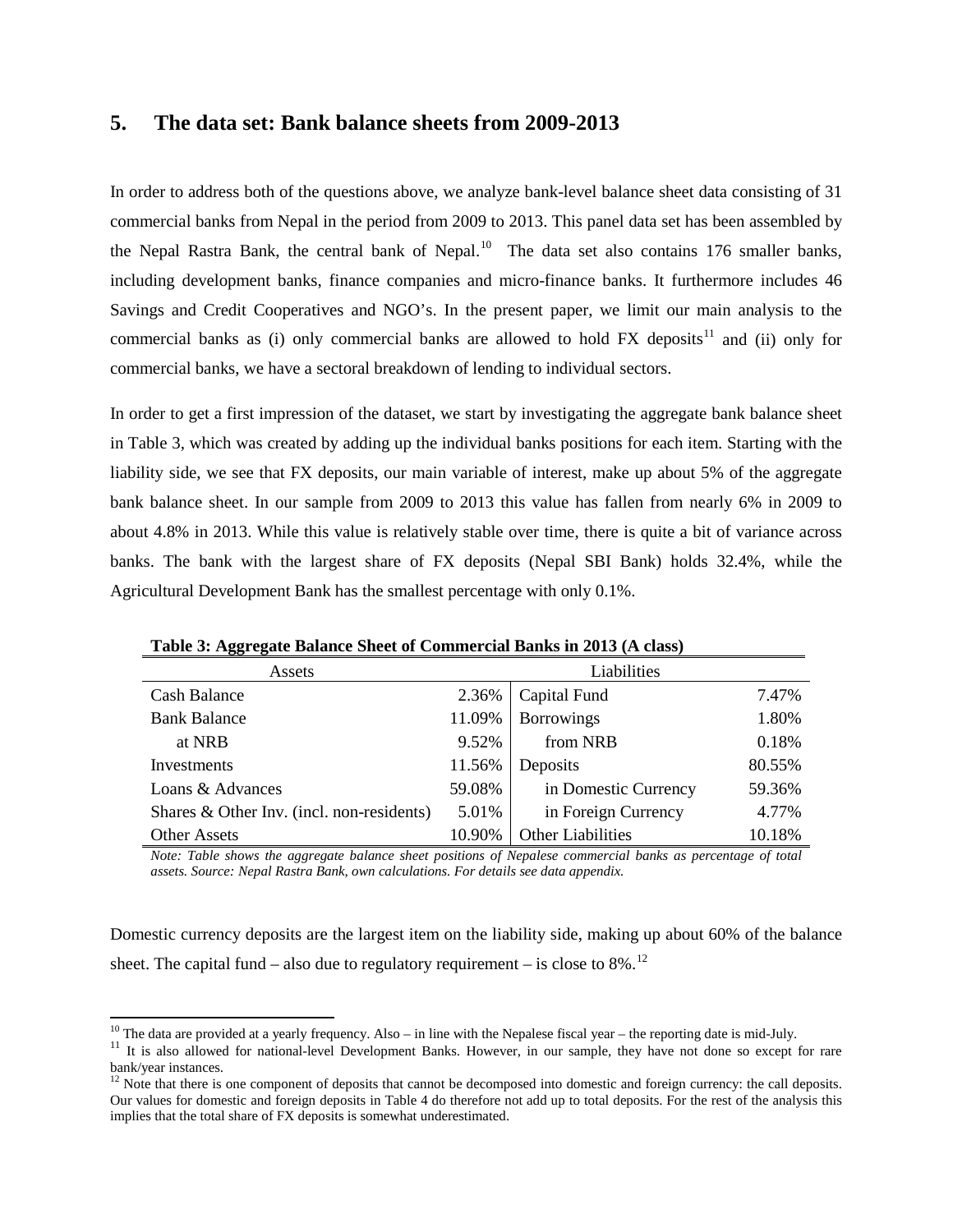On the asset side, the loans and advances are the largest item with 59% followed by domestic investment (such as government bonds) with 11.6%. Furthermore, the bank balance at the NRB has a share of 9.5%. This number is relatively large as foreign currency deposits, which are converted at the central bank to be used for other purposes, initially create a claim of the private bank on the central bank (while the central bank stores the FX inflows in their foreign reserve account). An important element on the asset side of the banks is also the position "Share and other investment", which includes the investment in non-resident assets (such as call deposits, certificate of deposits and other low risk instruments). It is an important tool to hedge the exchange rate risk resulting from the inflow of FX deposits – as we will see in the subsequent analysis, this item co-moves closely with the FX deposits on the liability side.

Finally, we also have separate breakdown of the so called deprived sector lending – the lending to the poorest part of the population, which is recorded in a separate set of statistics. As a share of total assets, banks lend about 2.2% to the deprived sectors. This is close to the regulatory minimum in most cases.<sup>[13](#page-11-0)</sup>

### **6. Descriptive statistics**

 $\overline{a}$ 

In order to get a first – non-econometric – impression of the impact of foreign currency deposits on lending by sector, we split the total sample of banks into three groups: the upper quartile of banks with regard to FX deposits, the mid-50% and the lower quartile. Table 4 shows that the upper quartile of banks do not differ significantly from other banks with regard to total lending, relative to total asset (although there are some differences in the subgroups, these are not statistically significant).

The difference with regard to the deprived sectors on the other hand is statistically significant. The banks in the upper quartile lend 1.88% of total assets to the deprived sector. Banks in the lower quartile lend 3.07% to the deprived sectors.

There are significant differences, however, when considering the sectoral lending structure: Banks in the upper quartile lend significantly more to the traded goods sector and significantly less to non-traded goods sectors and deprived sectors. The opposite relation is the case in the lower quartile of banks.

Also, the upper quartile invests a substantial share of its assets in FX assets, as well as other assets (including investments with non-residents). The lower quartile has hardly any investment in these positions (less than 1%), but displays a slightly higher share of investments in other domestic assets.

<span id="page-11-0"></span><sup>&</sup>lt;sup>13</sup> A short discussion of the Nepalese deprived sector lending program and the regulatory requirements can be found in the Appendix 3 and in the corresponding Table A12.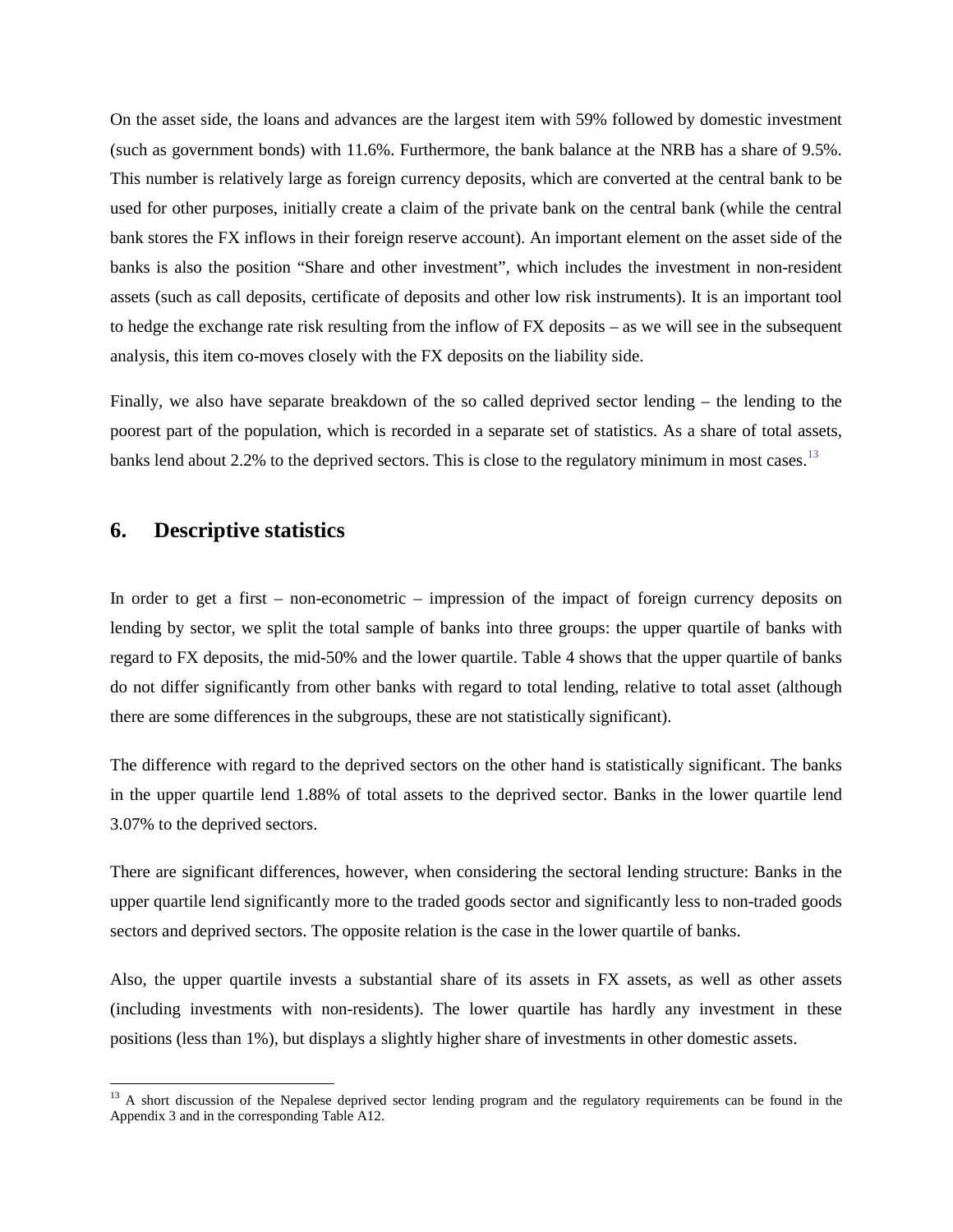|                                    |                | <b>Foreign Currency Deposits</b><br>/ Total Assets |             |              |                          |                                   |
|------------------------------------|----------------|----------------------------------------------------|-------------|--------------|--------------------------|-----------------------------------|
|                                    | Full<br>Sample | Lower<br>25%                                       | mid-<br>50% | Upper<br>25% | Diff. upper<br>and lower | $t$ -Test:<br>equality of<br>mean |
| Asset side                         |                |                                                    |             |              |                          |                                   |
| <b>Total Loans</b>                 | 61.19%         | 56.20%                                             | 64.67%      | 59.14%       | 2.94                     | 1.14                              |
| Deprived Sector Loans              | 2.19%          | 3.14%                                              | 1.90%       | 1.89%        | $-1.25$                  | $2.43**$                          |
| N-Sector Loans                     | 27.29%         | 30.39%                                             | 26.25%      | 26.47%       | $-3.92$                  | $2.12**$                          |
| <b>T-Sector Loans</b>              | 15.73%         | 10.75%                                             | 16.87%      | 18.04%       | 7.29                     | 4.81***                           |
| <b>FX</b> Assets                   | 2.72%          | 0.68%                                              | 1.33%       | 7.13%        | 6.45                     | $3.79***$                         |
| Other Assets (incl. non-residents) | 1.51%          | 0.26%                                              | 0.40%       | 4.69%        | 4.43                     | $3.32**$                          |
| <b>Other Domestic Assets</b>       | 25.57%         | 27.75%                                             | 25.18%      | 24.37%       | $-3.38$                  | $2.10**$                          |
| <b>Liability</b> side              |                |                                                    |             |              |                          |                                   |
| Domestic Deposits                  | 56.38%         | 61.64%                                             | 55.22%      | 53.85%       | $-7.80$                  | $3.03***$                         |
| FX Deposits                        | 4.00%          | 0.25%                                              | 1.89%       | 11.27%       | 11.02                    | $6.28***$                         |
| Capital Fund                       | 10.23%         | 14.36%                                             | 9.69%       | 7.56%        | $-6.79$                  | $3.85***$                         |

#### **Table 4: Average lending, investment and deposits relative to total assets (2009-2013)**

*Notes: Table shows the average balance sheet positions of commercial banks as percentage of total assets for the full sample and various subsamples. The last column tests whether the difference between the upper and the lower quartile is indeed statistically significant. Source: Nepal Rastra Bank, own calculations. For details see data appendix.*

When breaking down further the lending by sectors, as a share of total loans, we get a more detailed overview of the lending patterns of banks with high foreign currency exposure. Table 5 firstly breaks down the total deprived sector lending into its components, the direct lending to the deprived sectors and the indirect investment, which is typically implemented by buying shares from smaller microfinance institutions. We see that the difference in the aggregate value of deprived sector lending is driven by the differences in directly lending. While the lower 25% banks with regard to foreign currency exposure lend 1.72% of their total loans to the deprived sectors, the upper 25% practically do not lend directly to the deprived sectors at all: Their share is merely 0.11% of total lending. On the other hand, there is no statistically significant difference between indirect investment, although even in this category, the lower quartile of banks lend about 2% more than the upper quartile.

The breakdown of major sectors in the economy, furthermore, sheds light on the differences between traded and non-traded sectors reported above. When looking at the major sectors of the economy, we see that banks with high foreign currency deposits lend significantly more to the manufacturing sector and the construction sector and lend significantly less to the agricultural sector, the retail sector and consumption loans. The construction sector is difficult to classify – it is typically considered non-traded in the literature. However, as many construction projects are financed and supported by international aid organizations, their currency risk from a bank's perspective is unclear. The other sectors fall in the ordinary traded/non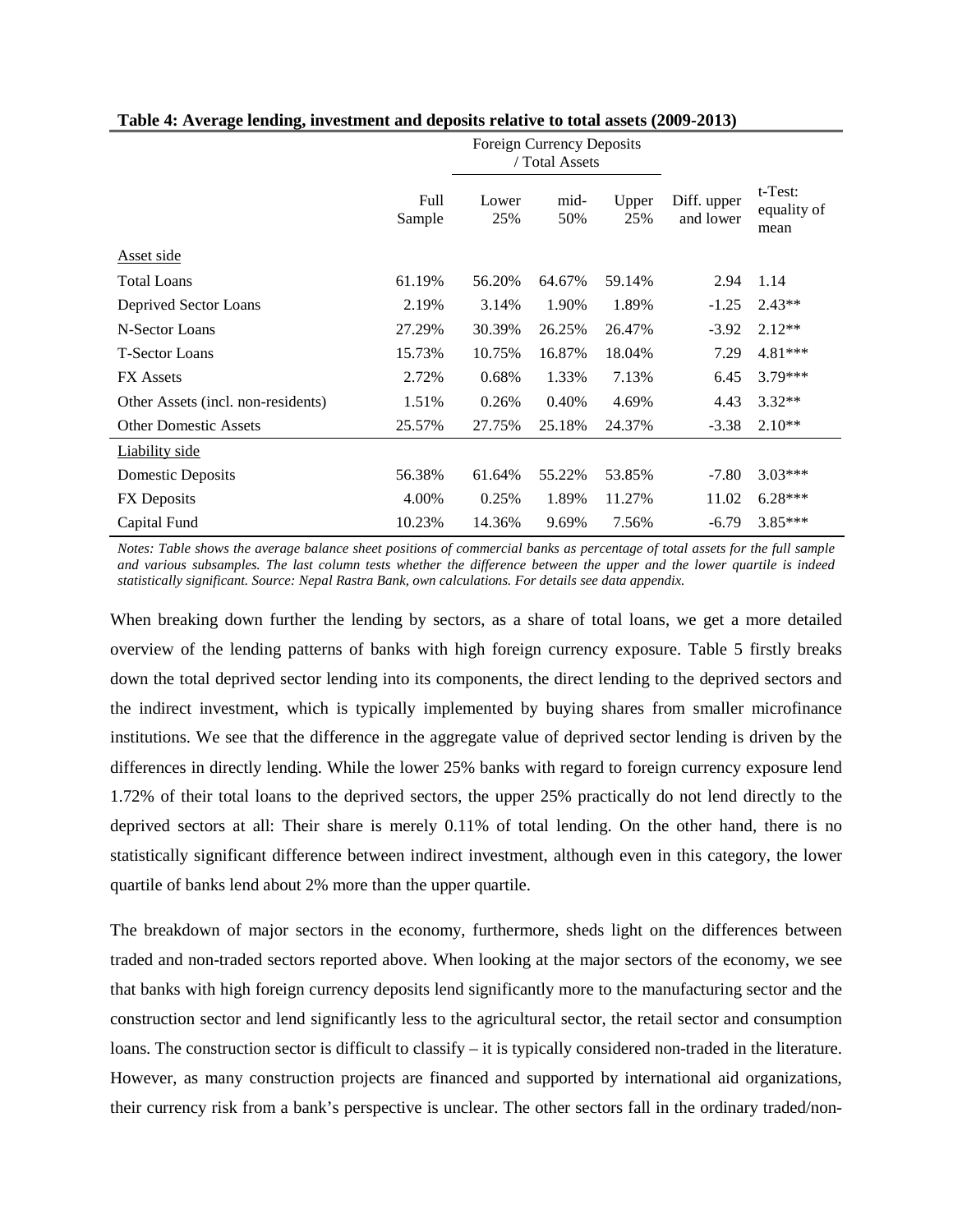traded classification that is used in the literature. The agricultural sector is tradable in principle. However, due to (i) tariff barriers and (ii) the small size of the average agricultural firm in Nepal, it is highly nontradeable in practice.

|                                |                |              | <b>Foreign Currency Deposits</b><br>/ Total Assets |              |                          |                                |
|--------------------------------|----------------|--------------|----------------------------------------------------|--------------|--------------------------|--------------------------------|
| <b>Deprived Sector Loans</b>   | Full<br>Sample | Lower<br>25% | mid-<br>50%                                        | Upper<br>25% | Diff. upper<br>and lower | t-test:<br>equality<br>of mean |
| A. Direct Lending              | 0.56%          | 1.72%        | 0.25%                                              | 0.11%        | $-1.61$                  | 3.29 ***                       |
| <b>B.</b> Indirect Investment  | 2.89%          | 4.57%        | 2.27%                                              | 2.53%        | $-2.04$                  | 1.35                           |
| Total $(A+B+Other)$            | 3.92%          | 6.77%        | 2.93%                                              | 3.19%        | $-3.58$                  | $2.14**$                       |
| <b>Sector Loans</b>            |                |              |                                                    |              |                          |                                |
| <b>Agricultural and Forest</b> | 2.66%          | 5.40%        | 1.81%                                              | 1.82%        | $-3.58$                  | $2.99***$                      |
| Manufacturing                  | 22.05%         | 16.49%       | 21.80%                                             | 27.20%       | 10.72                    | $5.90***$                      |
| Construction                   | 10.38%         | 8.73%        | 10.03%                                             | 12.40%       | 3.66                     | $2.61**$                       |
| Wholesaler & Retailer          | 17.16%         | 20.77%       | 15.82%                                             | 16.41%       | $-4.36$                  | $2.31**$                       |
| <b>Other Services</b>          | 21.02%         | 18.11%       | 23.07%                                             | 19.96%       | 1.85                     | 0.84                           |
| <b>Consumption Loans</b>       | 5.39%          | 9.79%        | 3.87%                                              | 4.24%        | $-5.55$                  | $3.39**$                       |
| <b>Others</b>                  | 21.34%         | 20.70%       | 23.60%                                             | 17.97%       | $-2.73$                  | 1.32                           |

**Table 5: Average sectoral loans as share in total loans (2009-2013)**

*Notes: Table shows the average sectoral loans of commercial banks as percentage of total loans for the full sample and various subsamples. The last column tests whether the difference between the upper and the lower quartile is indeed statistically significant. Loans to the sector 'other services' also includes: i) Finance, Insurance and Real Estate and ii) Hotel or Restaurants. Source: Nepal Rastra Bank, own calculations. For details see data appendix.*

## **7. A panel data analysis**

#### *Methodological note*

Before starting the empirical analysis, it is important to point out the special nature of our data set: In the empirical analysis we will take items from the liability side of the bank balance sheets (for instance foreign currency deposits) and regress them on items on the asset side (for instance loans to specific sectors). We are thus estimating an accounting (semi) identity, which has important implication for the interpretations of our findings.

This setting, for instance, makes more likely clear to find some form of correlation between the exogenous and endogenous variables – as the sum of the assets and the sum of liabilities are equal to each other. This explains the remarkably high R-squares in the subsequent regressions: We regress one particular item on the asset side on *all items* of the liability side. As the financing of each item must come from somewhere, we have a near perfect fit in all of your regressions.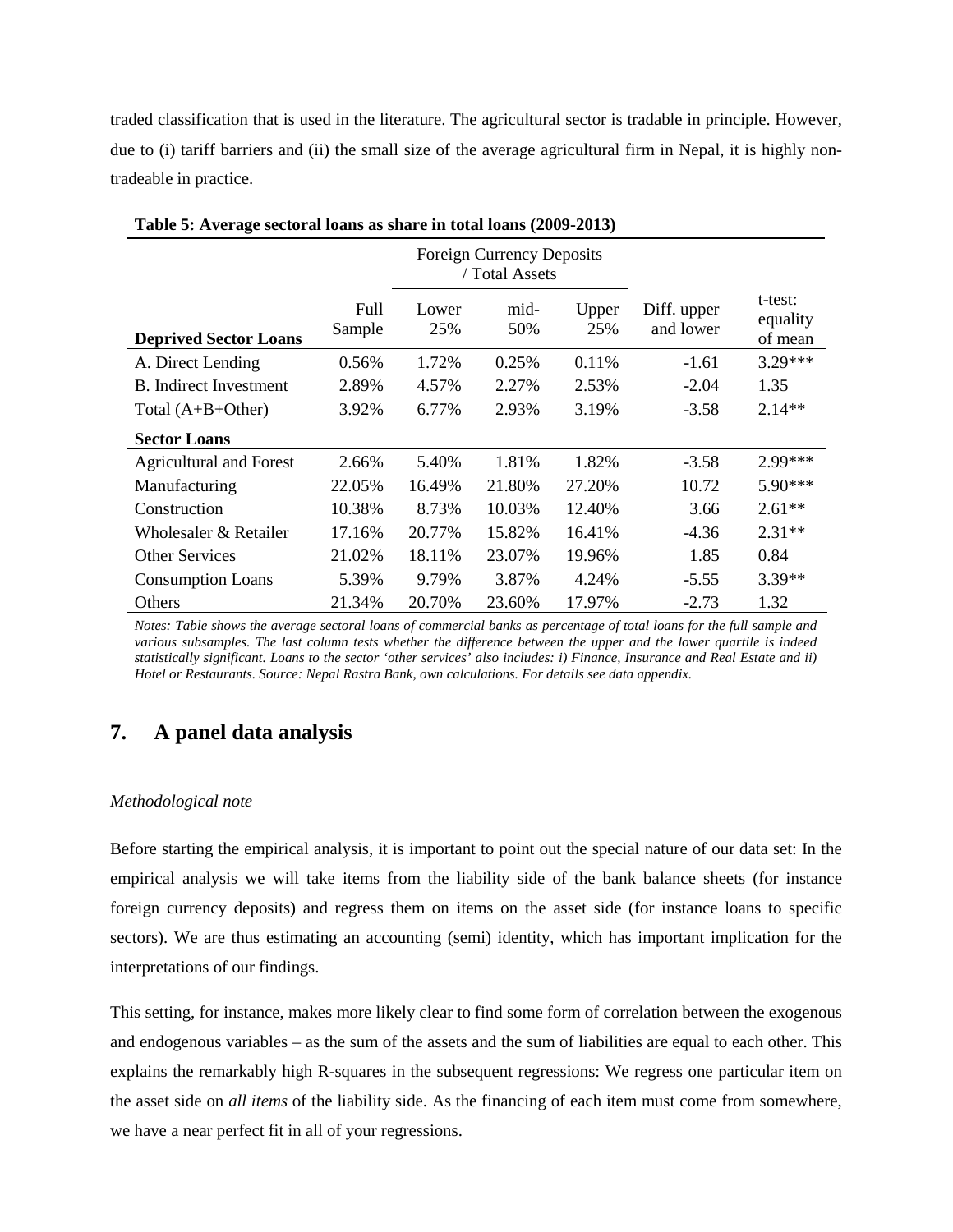It is also more difficult to interpret the direction of causality. Even if a positive correlation exists, it is not only one item on the liability side that matters for another item on the asset side. It is rather the sum of all sources of financing that was needed to allocate the resources for an entire portfolio of different of different assets. The financing decisions of banks are likely to be taken jointly, not independently.

It is nevertheless interesting to analyze the partial correlations between *sources* of financing and *lending structures* in a bank-level data set: If a coefficient is statistically significant, it signals for instance that a particular item on the liability side has been "the marginal source of financing" for a given item on the asset side. It is clear that each item should be significant somewhere, but it does not need to be significant everywhere. Our objective in the subsequent analysis is to highlight the differences between domestic and foreign currency deposits as a marginal source of financing for lending to the non-traded and deprived sectors.

#### *Lending in traded and non-traded goods sectors*

We start by regressing items on the assets side on various liability side items in *levels*. We are thus looking for a positive net effect of FX deposits on lending to specific sectors. As a next step we will look at the share thus the crowding-out effects that might exist, despite a positive total net effect.

Column (1) of Table 6 shows a benchmark regression where total loans in logs are regressed on the logged FX deposits, domestic deposits, the capital fund, other items on the liability side as well as time fixed effects. The results from this regression thus are mainly driven by the between-dimension of the panel as the variance across banks is considerably larger than the variance over time. In this regression we see that both, FX deposits and domestic deposits have a statistically significant impact on total loans to the private sector (see column 1). The magnitude of this impact will be assessed in the following section.

In regressions 3 and 4 we partition the total lending into two sub-categories: The lending to traded and non-traded sectors. Interestingly the impact of FX deposits on lending to the traded-goods sector is statistically significant, while the lending to the non-traded sector is not. Vice versa there is a significant impact of domestic currency deposits on lending on both sectors, but the impact on the non-traded sector is considerably larger. As in the descriptive statistics reported above, these results suggest that – while positive – the direct impact of remittances entering the banking system as FX deposits is mainly targeted towards a set of firms that do not suffer from credit constraints most strongly. This also holds for the set of deprived sector firms, which is reported in regression 2.

In regression 5 and 6, we furthermore see that there is a significant relationship between FX deposits and the foreign exchange assets of the banks. In column (5) we take all items that are explicitly labelled as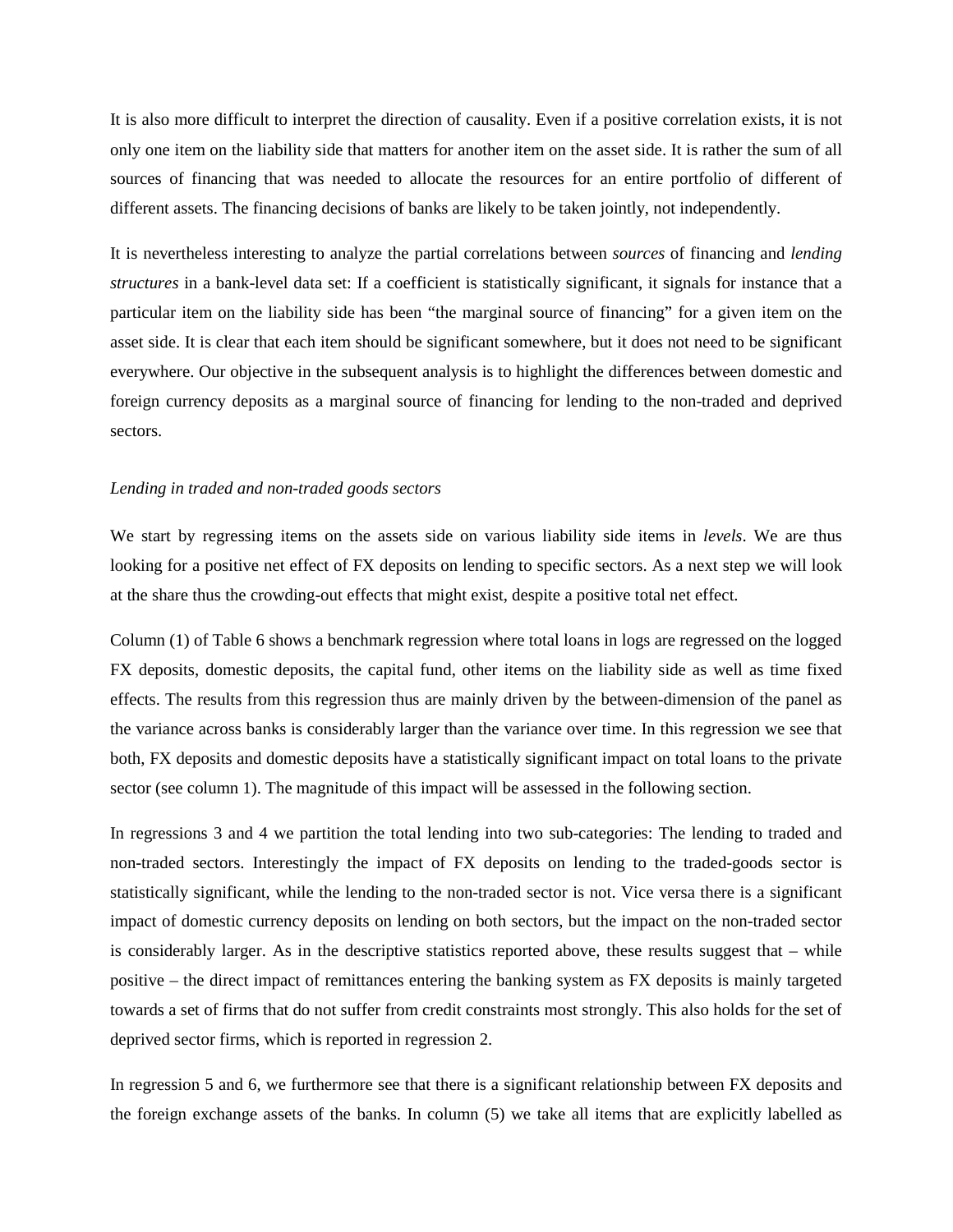foreign currency items on the balance sheet. In column (6) we also include the investment in other assets (including non-residents) which is also plausibly an item that can be considered a foreign currency asset. In both regressions the coefficients for foreign currency deposits are statistically significant, whereas for domestic currency deposits they are not. It thus appears that the FX deposits are indeed the marginal source of financing for FX assets. Vice versa as shown in column (7), there is a significant impact of domestic currency deposits on domestic asset holdings of the banks.

|                     | (1)            | (2)                         | (3)               | (4)               | (5)            | (6)                                                | (7)                         |
|---------------------|----------------|-----------------------------|-------------------|-------------------|----------------|----------------------------------------------------|-----------------------------|
| Variables           | Total<br>Loans | Deprived<br>sector<br>loans | N-sector<br>loans | T-sector<br>loans | FX<br>assets   | <b>Other Assets</b><br>$(incl. non-$<br>residents) | Other<br>domestic<br>assets |
| FX Deposits         | $0.041**$      | 0.018                       | 0.005             | $0.185***$        | $0.491***$     | $0.430***$                                         | 0.005                       |
|                     | (2.51)         | (0.39)                      | (0.21)            | (3.58)            | (7.71)         | (3.67)                                             | (0.23)                      |
| Dom. Deposits       | $0.797***$     | $0.478**$                   | $0.644***$        | $0.438***$        | 0.190          | 0.265                                              | $0.520***$                  |
|                     | (11.75)        | (2.00)                      | (7.46)            | (3.80)            | (0.64)         | (0.73)                                             | (3.67)                      |
| Capital Fund        | $0.346***$     | $-0.041$                    | $0.248***$        | $0.309***$        | $-0.003$       | $-0.326$                                           | $0.351**$                   |
|                     | (5.53)         | (0.13)                      | (2.98)            | (3.26)            | (0.01)         | (1.09)                                             | (2.45)                      |
| Other Liab.         | Yes            | <b>Yes</b>                  | <b>Yes</b>        | Yes               | Yes            | Yes                                                | Yes                         |
| Time FE             | <b>Yes</b>     | Yes                         | Yes               | Yes               | Yes            | Yes                                                | <b>Yes</b>                  |
| <b>Bank FE</b>      | No.            | N <sub>0</sub>              | N <sub>0</sub>    | N <sub>o</sub>    | N <sub>o</sub> | N <sub>0</sub>                                     | N <sub>o</sub>              |
| R-Squared           | 1.00           | 0.99                        | 1.00              | 1.00              | 0.96           | 0.73                                               | 1.00                        |
| <b>Observations</b> | 138            | 132                         | 138               | 138               | 135            | 138                                                | 138                         |

**Table 6: Lending to traded and non-traded goods sectors**

*Notes: Robust t-statistics in parentheses; \*, \*\*, \*\*\* indicate variables significant at 10%, 5%, and 1% level respectively. Regression is estimated using OLS and including time fixed effects. All variables enter the regression in logged levels. Sources: See data appendix.*

#### *Hedging strategies*

As shown above, the overall impact of FX deposits on total lending, as well as traded-sector lending and foreign exchange assets is positive. In Table 7 we further investigate the impact of FX deposits on the *shares* in total assets. Even though total assets may go up, the share of a particular item on the asset side may decline. This representation helps to illustrate some of the crowding-out effects that occur when FX deposits enter the banking system.

In the second column of Table 7, we see that such crowding-out effects indeed exist: An increase in FX deposits increases the share of FX assets in total assets. A similar crowding-out effect is not visible for an increase in domestic deposits. Also, as shown in column (1), there is no significant reaction of domestic assets to either FX deposits or domestic currency deposits. Column (3) shows that the ratio of domestic to foreign assets significantly reacts to an increase in FX deposits, but does not react to an increase in domestic sector deposits.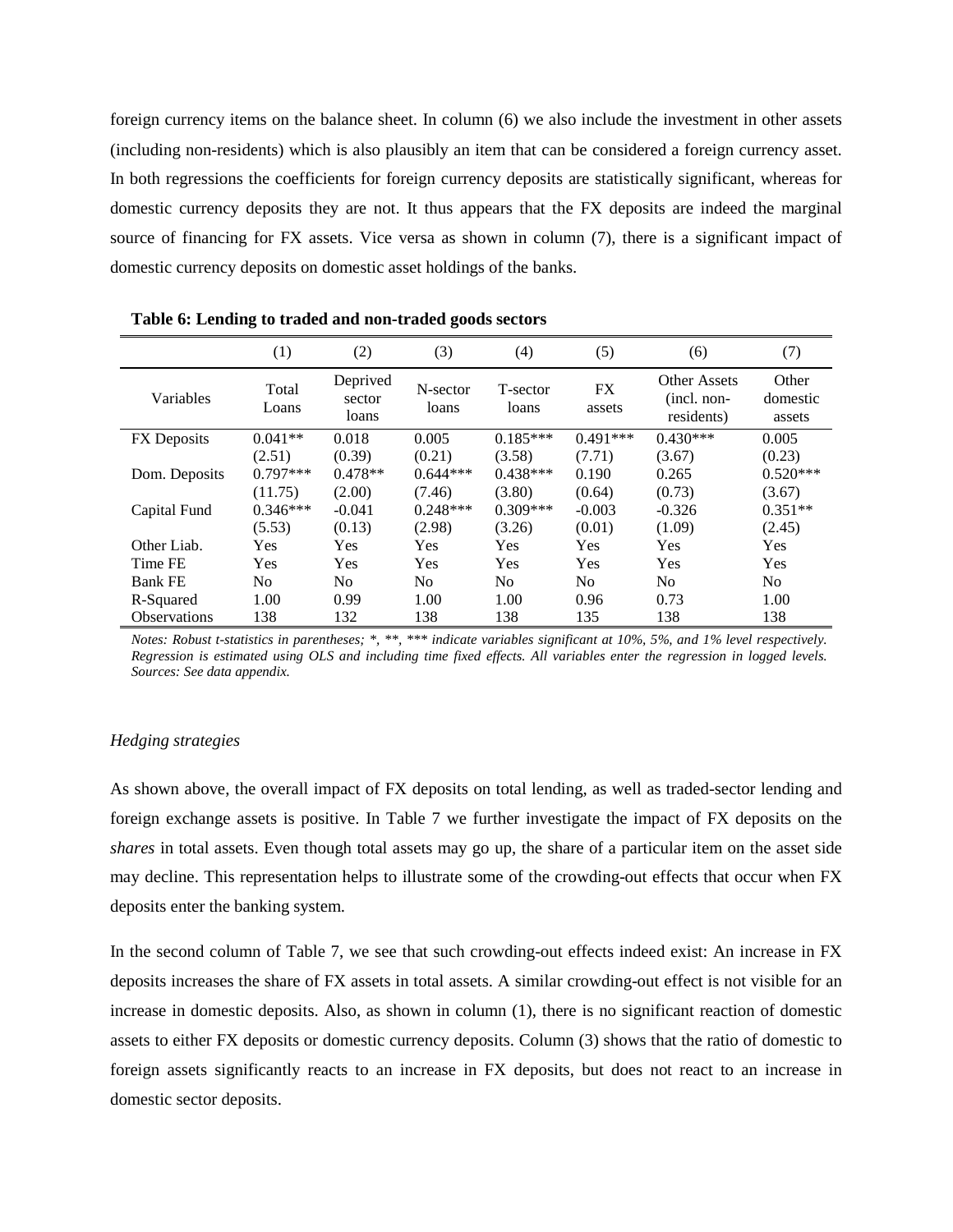When considering columns 4-6, we see that a similar effect exists on the composition of the lending portfolio of banks. An increase in FX deposits significantly decreases the share of loans to non-traded sector firms (column (4)) and significantly increases the share of loans to firms in the traded sector (column 5). Also, the ratio of the two is significantly affected (column 6). Domestic deposits on the other hand only have a significant (and positive) impact on the share of loans given to the non-traded sector (column 4).

|                    | (1)                   | (2)                     | (3)                               | (4)                       | (5)                      | (6)                        |
|--------------------|-----------------------|-------------------------|-----------------------------------|---------------------------|--------------------------|----------------------------|
|                    |                       | Asset composition       |                                   |                           | Loan composition         |                            |
| Variables          | Dom.<br>Assets<br>/TA | <b>FX</b> Assets<br>/TA | FX Assets /<br>Domestic<br>Assets | N-sector<br>loans<br>/ TA | T-sector<br>loans<br>/TA | $T/N$ -<br>sector<br>loans |
| <b>FX</b> Deposits | $-0.008$              | $0.013***$              | $0.057***$                        | $-0.012***$               | $0.010**$                | $0.058**$                  |
|                    | (1.43)                | (3.73)                  | (3.86)                            | (3.51)                    | (2.55)                   | (2.49)                     |
| Dom. Deposits      | $-0.023$              | $-0.011$                | $-0.040$                          | $0.039***$                | 0.003                    | 0.022                      |
|                    | (0.61)                | (1.35)                  | (1.20)                            | (2.91)                    | (0.24)                   | (0.33)                     |
| Capital Fund       | 0.057                 | 0.006                   | 0.021                             | 0.005                     | $0.030**$                | $0.124*$                   |
|                    | (1.48)                | (0.90)                  | (0.73)                            | (0.36)                    | (2.38)                   | (1.92)                     |
| Other Liab.        | Yes                   | <b>Yes</b>              | <b>Yes</b>                        | Yes                       | Yes                      | Yes                        |
| Time FE            | Yes                   | <b>Yes</b>              | <b>Yes</b>                        | Yes                       | Yes                      | Yes                        |
| <b>Bank FE</b>     | No                    | No.                     | N <sub>0</sub>                    | N <sub>0</sub>            | N <sub>o</sub>           | N <sub>0</sub>             |
| R-Squared          | 0.94                  | 0.46                    | 0.47                              | 0.96                      | 0.90                     | 0.84                       |
| Observations       | 138                   | 135                     | 135                               | 138                       | 138                      | 138                        |

#### **Table 7: Hedging strategies**

*Notes: Robust t-statistics in parentheses; \*, \*\*, \*\*\* indicate variables significant at 10%, 5%, and 1% level respectively. Regression is estimated using OLS and including time fixed effects. Independent variables enter the regression in logged levels. Dependent variables are relative to total assets. Sources: See data appendix.*

#### *A further disaggregation of sectors*

In the analysis above we have aggregated different sectors of the economy into either a traded- or a nontraded goods sector (T- and N-sector). These results are robust to plausible alternative specifications of N and T. For instance the services sector – mostly classified as non-traded in the literature – maybe a tradable sector due to the large tourism industry in Nepal, which enters the aggregate accounts as exports of services. In the present section we further disaggregate total lending into its individual components.

In each regression of Table 8 the dependent variable is lending to a specific sector in the economy, in logged levels. In the first two columns we break down the deprived sector lending into its components, direct lending and indirect lending. Indirect lending is an opportunity for large banks to fulfill their regulatory requirements to lend to deprived sectors – by investing in shares of micro-finance institutions. The idea is that this improves the capital base of small banks and takes advantage of their customer network. The regressions show that banks with large shares of FX deposits make use of this opportunity.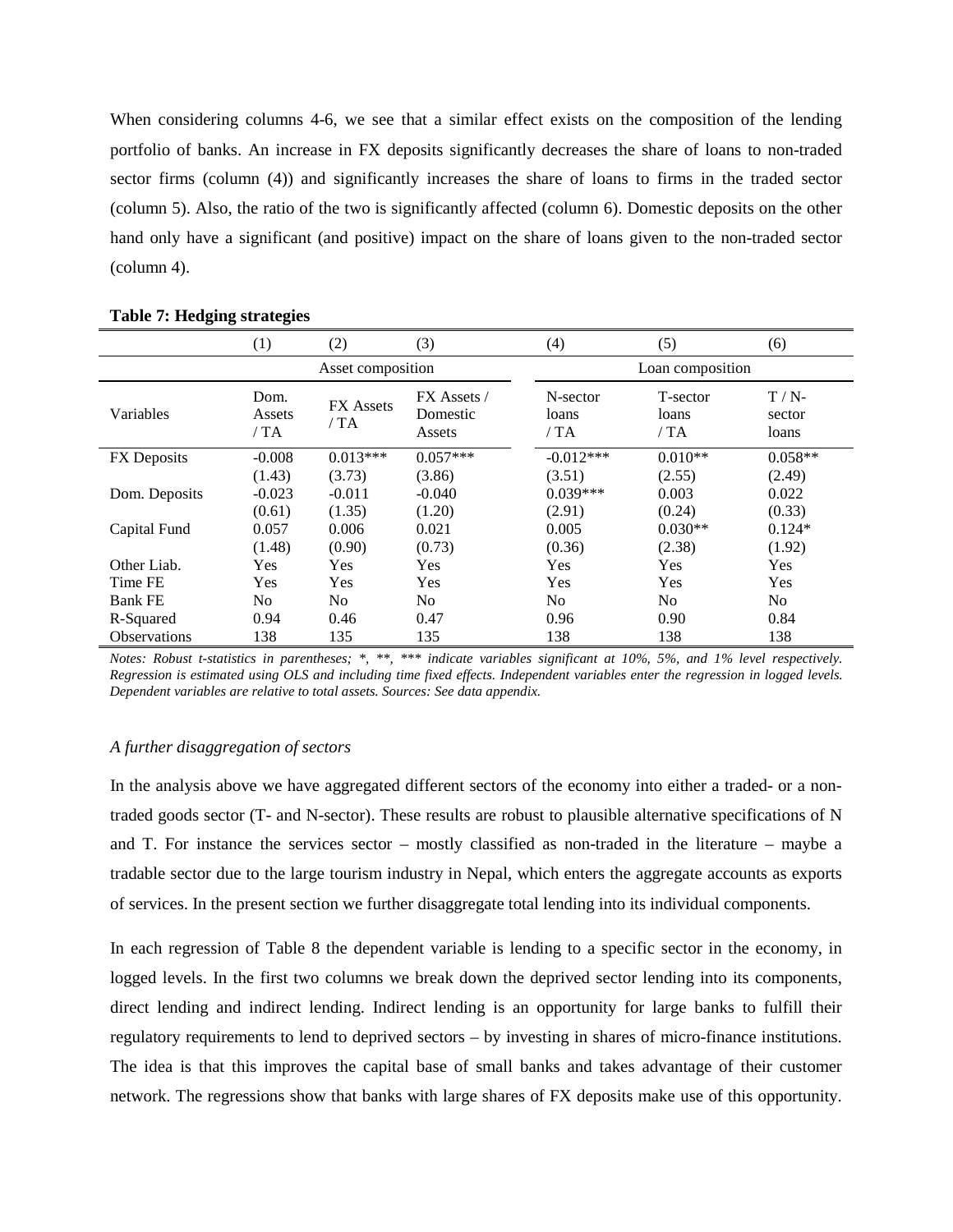While they lend significantly less *directly* to the deprived sectors (Column 1), their indirect lending to deprived sectors is not statistically different from other banks.

In columns (3-9) we display the lending to individual sectors of the economy. With respect to banks with high FX deposits, we find that they lend significantly more to the manufacturing sector, which is typically considered the most tradable sector. All other sectors are insignificant. It is also remarkable that they also lend less (although not statistically significant) to the agricultural sector and to consumers.

|                     | Deprived Sector Loans |                   |                | Other Total Loans |            |            |                |                |                |
|---------------------|-----------------------|-------------------|----------------|-------------------|------------|------------|----------------|----------------|----------------|
|                     | (1)                   | (2)               | (3)            | (4)               | (5)        | (6)        | (7)            | (8)            | (9)            |
| Variables           | Direct<br>depr.       | Indirect<br>depr. | Agr.           | Manu.             | Const.     | W&R        | Other<br>serv. | Cons.<br>loans | Other          |
| FX Dep.             | $-0.418***$           | 0.031             | $-0.052$       | $0.223***$        | 0.070      | $-0.019$   | 0.023          | $-0.029$       | $-0.013$       |
|                     | (3.02)                | (1.20)            | (0.84)         | (3.46)            | (1.56)     | (0.52)     | (0.75)         | (0.42)         | (0.53)         |
| Dom. Dep.           | 0.388                 | $0.437**$         | 0.166          | $0.406***$        | $0.853***$ | $0.651***$ | 0.038          | 0.117          | $-0.056$       |
|                     | (0.94)                | (2.49)            | (0.80)         | (2.66)            | (4.91)     | (5.98)     | (0.44)         | (0.43)         | (0.65)         |
| Capital Fund        | 0.230                 | 0.261             | 0.192          | $0.254*$          | $-0.137$   | $-0.072$   | $-0.168*$      | 0.112          |                |
|                     |                       |                   |                |                   |            |            |                |                | $0.153*$       |
|                     | (0.62)                | (1.34)            | (1.04)         | (1.91)            | (0.81)     | (0.71)     | (1.95)         | (0.41)         | (1.81)         |
| Other Liab.         | Yes                   | Yes               | Yes            | Yes               | Yes        | Yes        | Yes            | Yes            | Yes            |
| Time FE             | Yes                   | Yes               | Yes            | Yes               | Yes        | Yes        | Yes            | Yes            | Yes            |
| <b>Bank FE</b>      | No                    | N <sub>0</sub>    | N <sub>o</sub> | No                | No         | No         | No             | No.            | N <sub>o</sub> |
| R-Squared           | 0.77                  | 0.99              | 0.97           | 0.99              | 0.99       | 1.00       | 0.94           | 0.97           | 0.93           |
| <b>Observations</b> | 76                    | 125               | 137            | 138               | 138        | 138        | 138            | 137            | 138            |

**Table 8: A further disaggregation of sectors**

*Notes: Robust t-statistics in parentheses; \*, \*\*, \*\*\* indicate variables significant at 10%, 5%, and 1% level respectively. Regression is estimated using OLS and including time fixed effects. Independent variables enter the regression in logged levels. Dependent variables are relative to total loans. Sources: See data appendix.*

## **8. Evaluating the direct and indirect effects of foreign currency deposits**

In the previous section we have documented that banks hedge their risk of FX exposure by adjusting their lending portfolio and by investing in FX assets. In the present section we will quantify whether there remains a positive net effect on lending to credit constrained sectors, when also taking into account possible indirect effects.

In doing so, we allow for possible complementarities between FX and domestic deposits. Such a complementarity can be motivated by the institutional structure in Nepal. Remittance companies are allowed to hold FX deposits for 14 days before converting them into domestic currency deposits. If the deposits are not withdrawn after 14 days, domestic currency deposits will also go up.

Table 9 shows that such a complementarity exists as the partial correlation between them is positive and statistically significant, i.e. additional FX deposits lead to further domestic deposits in the domestic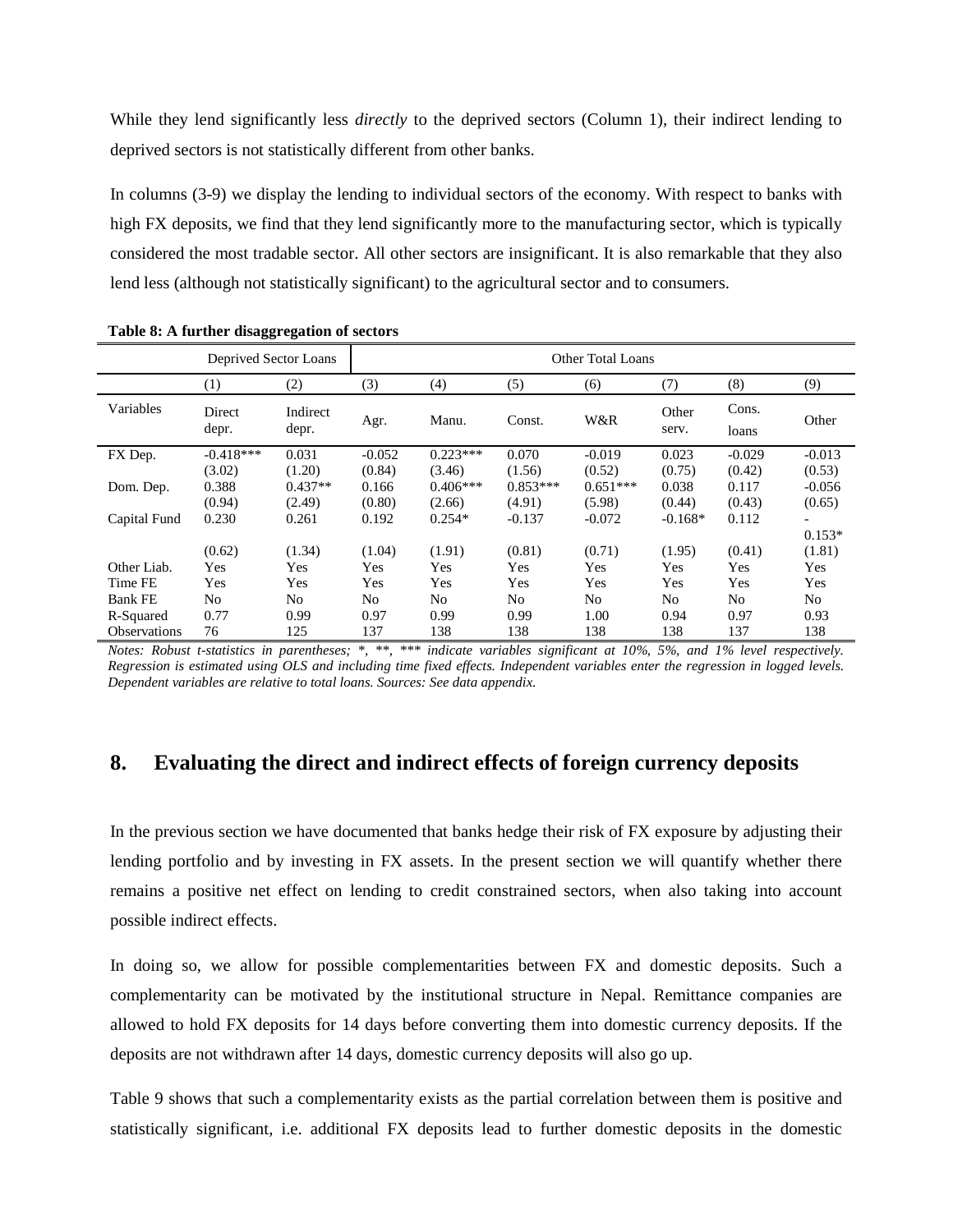banking system. This partial correlation can plausibly be interpreted as a causal impact of FX deposits on domestic currency deposits as the bank customers are not allowed to convert domestic currency into foreign currency accounts. Such a reverse transaction is only allowed under special circumstances and with proper documentation of the usage of the money.<sup>[14](#page-18-0)</sup>

**Table 9:** (Partial-)Correlation between Domestic and Foreign Currency Deposits (A) Without controls  $0.436***$  (C) Time Fixed Effects  $0.416***$ (B) Liability balance sheet items  $0.307***$ (D) Liability balance sheet items + Time Fixed Effects 0.307\*\*\*

*Notes: The table shows partial correlations between domestic currency deposits and foreign currency deposits with the effect of different controls partialled out from both variables. Stated differently, displayed coefficients are identical to the simple bivariate correlation between the residuals regressing the two deposit items on the different sets of control variables specified within the table. \*, \*\*, \*\*\* indicate variables significant at a 10%, 5%, and 1% level respectively. Data source: See data appendix.*

In Table 10 we use the estimated elasticities from Table 6 to compute the effect of one additional Rupee entering the banking system in the form of FX deposits or domestic deposits on various items on the asset side. Firstly, we only consider the direct effects, abstracting from the correlation reported in Table 9. While an additional Rupee worth of FX deposits directly increases loans by 0.46 Rupees, domestic deposits increases them by 0.77 Rupees. The direct impact of domestic currency deposits is, therefore, considerably stronger.

Aside from total loans, a one Rupee increase in domestic currency deposits also leads to an increase of other domestic assets by 0.22 Rupees. Foreign exchange assets, or deprived sector lending, on the other hand, hardly increase. They only display a reaction of 0.01 and 0.02 Rupees respectively. Among the Nand T-sectors, the N-sector displays a substantially stronger impact.

An additional Rupee entering the banking system in foreign currency, on the other hand, it neither has a sizable impact on the deprived sector loans (0.01) nor on the N-sector loans (0.03). The impact on total loans appears to be entirely focused on the T-sectors loans that go up by 0.53 (note that the number of N and T-sector loans to not add up perfectly to total loans as some sectors remained unclassified). Unlike domestic currency deposits, FX deposits also lead to a sizable increase in FX assets, which increase by 0.28 Rupees. Also, other Assets (including the investment with non-residents) rise by 0.19 Rupees.

 $\overline{a}$ 

<span id="page-18-0"></span> $<sup>14</sup>$  Note that this indirect effect may not be limited to the same bank. If for instance a remittances recipient – instead of depositing</sup> it directly at his bank – spends the money, which indirectly gets deposited in another bank, this would not be picked up by our correlation. The estimates reported below, can this be thought of as a lower bound, or conservative estimate, of the indirect effects triggered by FX accounts.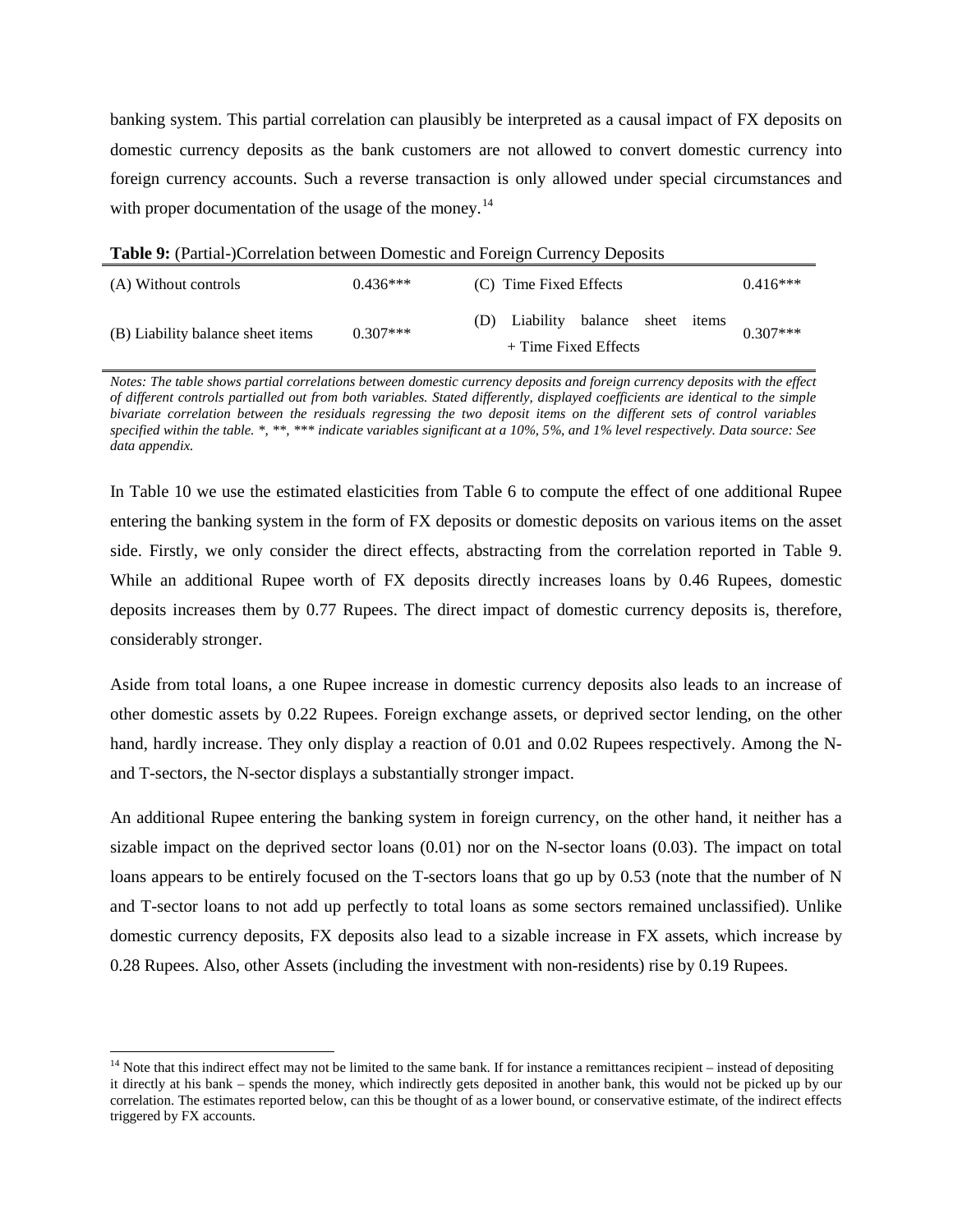| Variables          |          | Total<br>Loans | Deprived<br>sector loans | N-sector<br>loans | T-sector<br>loans | FX<br>assets | Other<br>Assets | Other<br>domestic<br>assets |
|--------------------|----------|----------------|--------------------------|-------------------|-------------------|--------------|-----------------|-----------------------------|
| Dom. Deposits      |          | 0.77           | 0.02                     | 0.29              | 0.11              | 0.01         | 0.01            | 0.22                        |
|                    | direct   | 0.46           | 0.01                     | 0.03              | 0.53              | 0.28         | 0.19            | 0.02                        |
| <b>FX</b> Deposits | indirect | 2.11           | 0.05                     | 0.79              | 0.30              | 0.03         | 0.03            | 0.59                        |
|                    | total    | 2.56           | 0.06                     | 0.82              | 0.83              | 0.31         | 0.22            | 0.62                        |

**Table 10: Marginal funding source of bank assets in absolute terms** 

*Notes: This table evaluates the size of the regression coefficients from Table 6 in terms of Rupees. It shows the marginal effect of one additional Nepalese Rupee in deposits entering the banking system on different asset positions. The indirect is calculated taking the partial correlation of Table 8, Panel (D) as a basis for computation.*

Thus the direct impact of domestic currency deposits on lending, both in total as well as deprived and Nsector lending, is substantially larger than FX deposits. In rows (3) and (4) of Table 10 we also compute the indirect as well as total effect of FX deposits on lending and asset holdings. We see that these indirect effects are very substantial and dominate the direct effects discussed above. While banks hedge their risks from FX holdings, the FX accounts appear to be an instrument to channel financial resources into the domestic banking system.

Taking these indirect effects into account, the total impact of FX deposits on total lending is more than five times as large. One extra Rupee FX deposits on the bank balance sheets has a direct impact of 0.46 Rupees on lending and an indirect effect of 2.11 by also creating further domestic deposits. Taking these indirect effects into account, the effect of FX deposits is also stronger than domestic deposits when considering the deprived sector loans (0.06 Rupees) or the N-Sector loans (0.82 Rupees). On the other hand, there is hardly any indirect impact on FX assets or other Assets, as the direct impact of domestic currency deposits on these balance sheet positions is so small.

## **9. Related literature**

Our paper relates to several different lines of research in the literature. A positive impact of FX accounts on financial development has first been documented in De Nicoló et al. (2005). This finding is consistent with the indirect effect of remittances on poverty alleviation that has been suggested by Aggarwal et al.  $(2006, 2011)$ .<sup>[15](#page-19-0)</sup> In a broad cross section of countries, they show that remittances have a strong impact on deposit formation in the banking system. The authors argue that financial development helps relax credit

<span id="page-19-0"></span><sup>&</sup>lt;sup>15</sup> Gupta et al. (2009) confirm the results of Aggarwal et al. (2006) for Sub-Saharan Africa. Also, Giuliano and Ruiz-Arranz (2009) analyze the relationship between remittances and growth and its interaction with financial development. They find a stronger impact of remittances in less financially developed countries. Using municipality-level data of Mexico in 2000, Demirguc-Kunt et al. (2011) furthermore show that remittances have a positive impact on banking sector breadth and depth, e.g. the value of deposits to GDP.  $\overline{a}$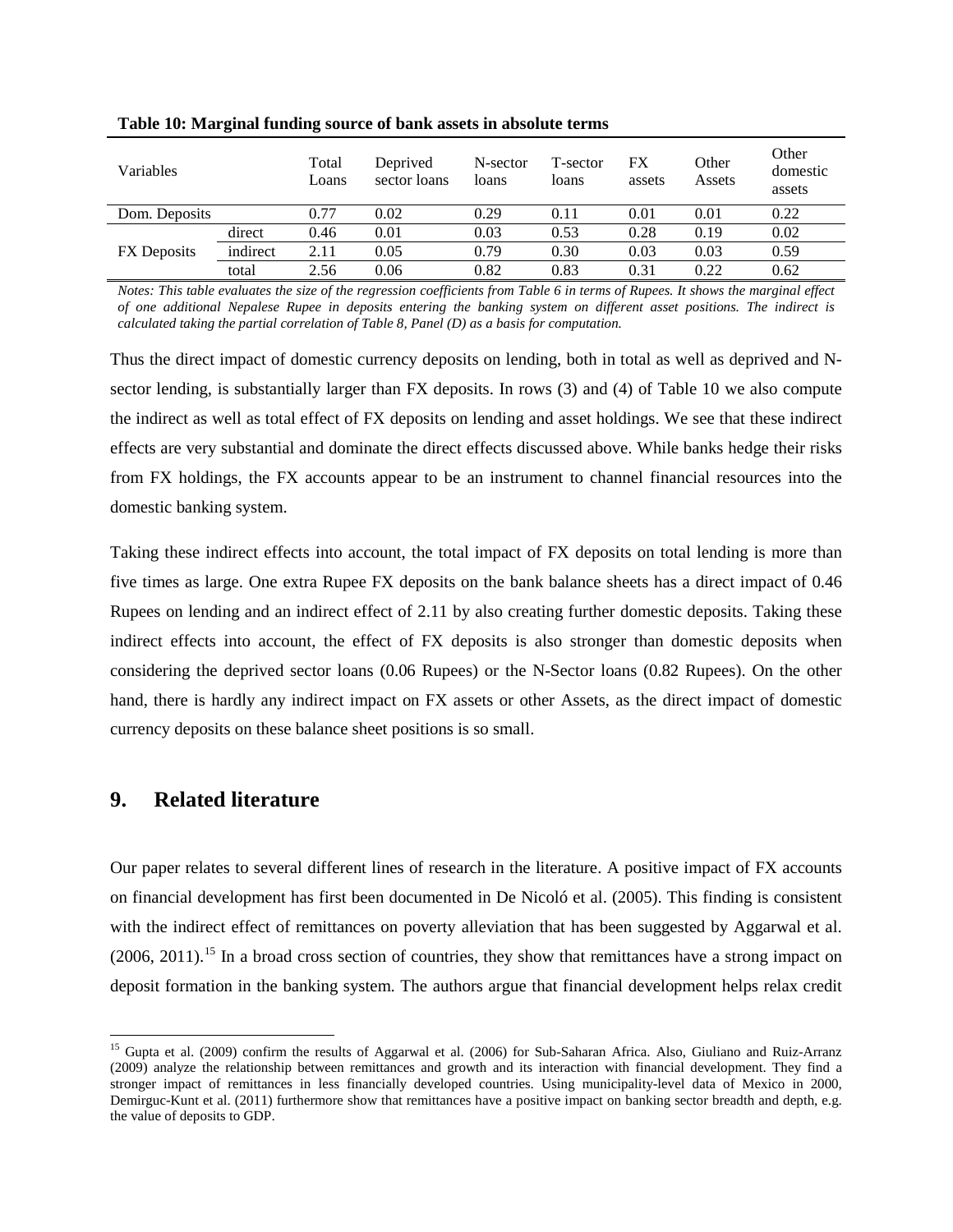constraints in developing countries leading to growth and prosperity beyond the direct impact of remittances. They argue that further poverty reduction can be achieved via this channel.

Another line of literature distinguishes between credit constraints in large and small firms, as well as traded and non-traded goods sector firms. Bernanke, Gertler and Gilchrist (2000) for instance show that the credit channel of monetary policy is stronger for small than for large firms, and varies across sectors. Also, Beck et al. (2006) documents that small firm industries benefit more from financial development than large firms industries. Tornell and Westermann (2003, 2005), in a set of middle income countries, have reported differences in credit constraints between firms in the traded goods sectors and the nontraded sector. The former group has easier access to credit because it can borrow on international capital markets and typically also being large firms, they can issue their own equity and commercial paper. The latter group on the other mainly borrows from the domestic banking system as an external source of finance. With a focus on Eastern Europe, Brown et al. (2011), have documented the differences between large and small firms as well as the exporter-status of firms in large survey data set comparable to the one used to motivate the analysis in the introductory part of this paper.

In the context of these two lines of literature, our paper investigates whether the positive impact of FX accounts and remittances on deposits really translates into a relaxation of credit constraints in those segments of the economy that suffer most severely from credit constraints.

The article by Aggarwal et al. (2011) has already been challenged in several respects by other authors. For instance Bettin, Lucchetti, and Zazzaro (2012) highlight the endogeneity between the decision to send remittances and the stage of financial development and the investment opportunities in the recipient country (see also Broda and Yeyati (2006) on endogenous deposit dollarization). Furthermore, Brown et al. (2013) have shown that remittances appear to deter – rather than enhance – the use of formal banking services at the household level. Our paper relates to these papers, by raising the question whether there may be other endogenous responses, such as a lending response of the banks to the share of foreign currency deposits received. While we do find evidence of such an endogenous response, it does not appear to dominate the total positive impact in our dataset.

A third line of research relevant for our analysis, regards the measurement of currency mismatch. Tornell and Westermann (2005) and Ranciere, Tornell and Vamvakidis (2010a) have for instance suggested that the foreign currency liabilities are an insufficient measure of foreign currency exposure. They suggest that lending by sector should be taken into consideration when assessing the overall currency exposure of banks. Ranciere, Tornell and Vamvakidis (2010b) have analyzed Eastern European banks using a new definition of currency mismatch. Our paper contributes to this literature, by illustrating that the lending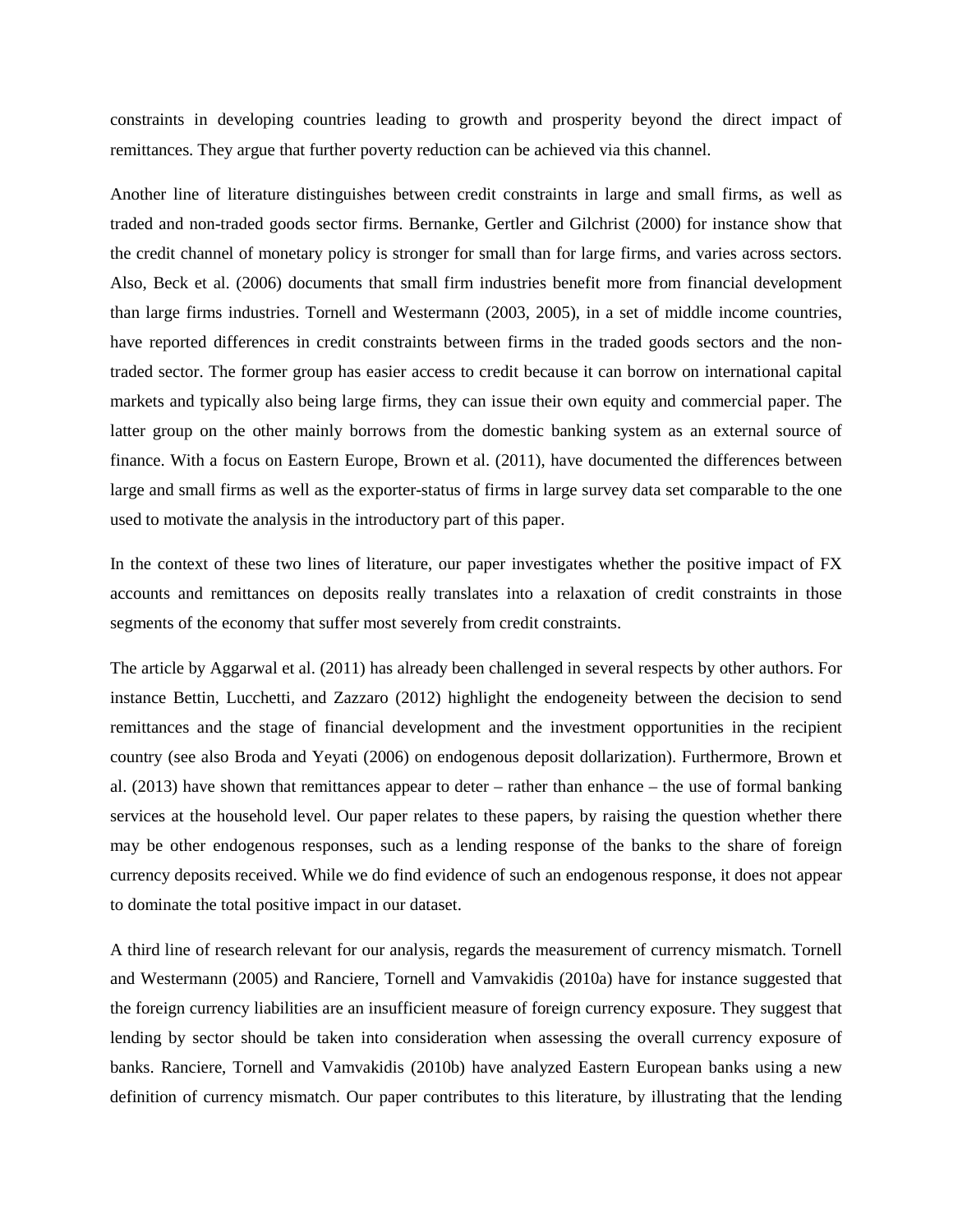structure of banks may react endogenously to changes in their currency composition of deposits. Banks with large inflows of deposits appear to react to these inflows by adjusting their lending portfolio.

Finally, our analysis also connects to the debate on the benefits of remittances for Nepal. A common agreement in this literature is that remittances indeed help to alleviate poverty. However, there is also the general perception that remittances are greatly underutilized as most of it is spend on daily consumption. Maskay and Adhikari (2013)– analyzing the Nepal Standards of Living Survey – argue that labeling remittances as contributing only to transitory poverty reduction (since they have mainly helped finance consumption, rather than savings, education or capital formation) is misleading; they argue that remittances have contributed to long-term societal changes as well as enhancing access to services. Our paper reinforces their argument by documenting an indirect effect: While remitters do not directly save their foreign income, there appears to be a "rebound effect"<sup>[16](#page-21-0)</sup>. Foreign earnings – initially spend on daily consumption –are at least partly deposited in the banking system by those who sell goods and services to them.

## **10. Conclusions**

 $\overline{a}$ 

In the literature there is a widespread agreement that both, remittances and foreign currency accounts, help promote financial development, as measured by total deposits in the banking system. It is further argued that this financial development relaxes credit constraints and reduces poverty in developing countries. There is little evidence, however, whether the currency composition of these deposits matters for lending to specific sectors and on how exactly these funds are intermediated to different branches of the economy.

In this paper, we use a novel dataset on FX deposits and sectoral lending to shed light on this intermediation process. We find that the direct impact of FX deposits on domestic lending is much smaller than often believed. This is because risks at the bank level – resulting from FX deposits – are hedged by (a) lending to traded goods sectors and (b) investing in foreign assets. In particular, the deprived sectors do not experience a clear and sizable direct benefit via the relaxation of credit constraints.

There is, however, a sizable indirect effect: Banks with larger FX deposits also tend to have more domestic currency deposits. While initially remittances are mainly spend on daily consumption, part of this money gets deposited back into the banking system, in domestic currency by other customers. This complementarity indeed leads to a substantial positive impact of FX accounts on financial development

<span id="page-21-0"></span><sup>&</sup>lt;sup>16</sup> This rebound effect is also consistent with the greater use of financial accounts in municipalities with higher remittances documented by Demirgüç-Kunt et al. (2011).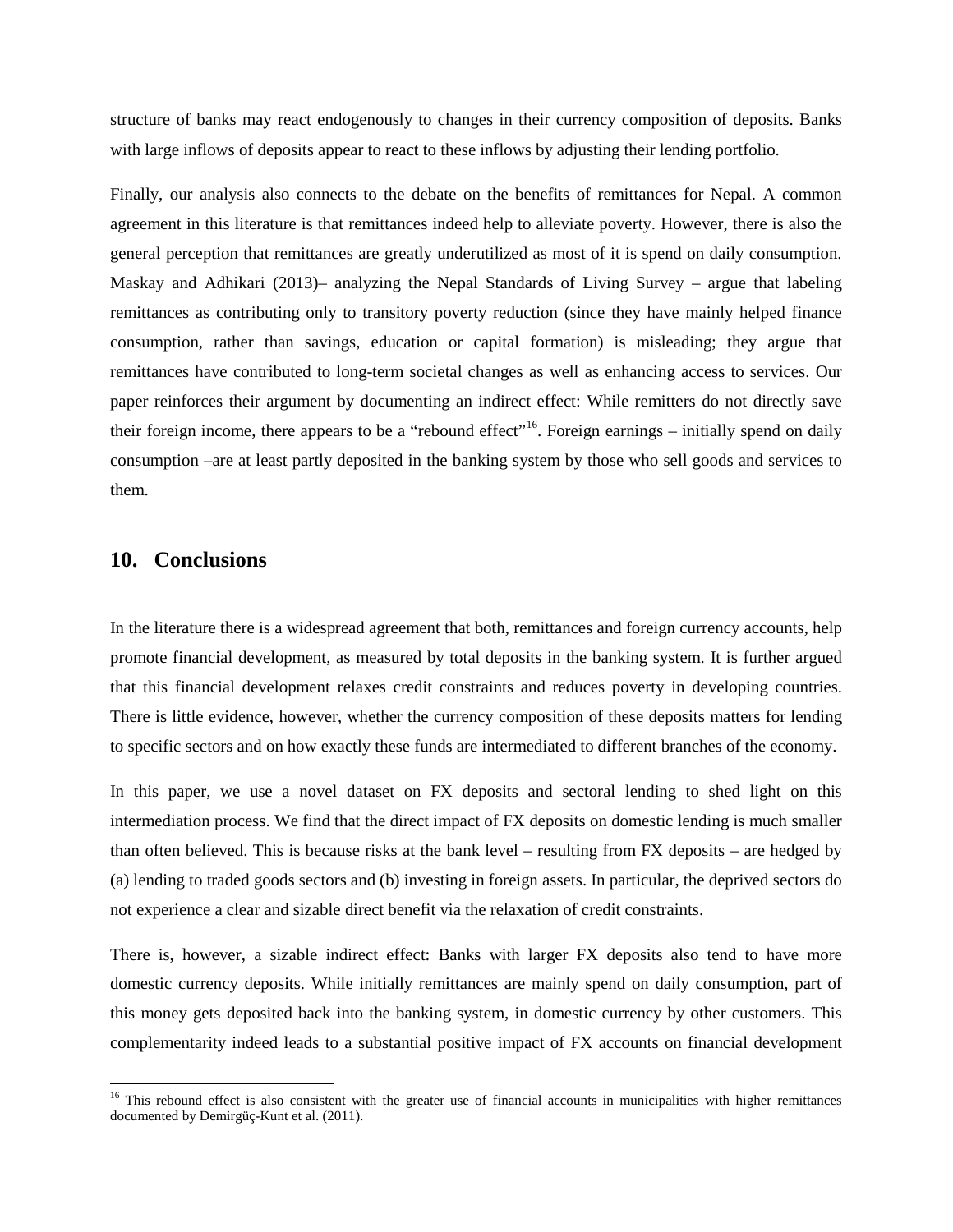and more lending in all sectors of the economy. Our results indicate that the net impact is positive also for non-traded and deprived sectors.

Our analysis is also intended to contribute to the policy debate on further capital account liberalization in Nepal. For a country experiencing severe problems of absolute poverty, the question of how a central bank can help to alleviate this burden is a high priority for policy design. Implementing the deprived sector lending program, for instance, the Nepal Rastra Bank has focused on this issue for several years. However, this program only covers 2,2% of total bank lending, and it has been criticized as a direct intervention in the market economy.

For Nepal and other developing countries, breakdown by sectors greatly matters. While the traded-goods sector, for instance manufacturing, makes up for only 14% of employment even in urban areas, the laborintensive industries are in the non-traded goods sector. In particular, agriculture – a sector that is tradeable in principle, but due to tariff barriers experiences little trade – suffers from credit constraints and makes up for 74% of total employment. The sectoral composition of lending is, therefore, very important for employment, poverty alleviation and welfare. The introduction of FX accounts – if effective in deprived and non-traded sectors – may thus be a market-based alternative to more direct forms of intervention.

While the documented hedging activities reduce the systemic risk exposure at the bank level, we would like to point out that a large inflow of remittances is still not without risk: Over the past years, the steady inflow of remittances not only led to an increase of FX exposure of the private banks, but also of the central bank. When the incoming foreign currency is exchanged for domestic currency, it contributes to a net foreign asset position at the central bank.

While banks hedge their risks by adjusting their lending and investment portfolio, the central bank does not have this option available. Its liabilities are the currency in circulation and deposits of private banks at the central bank – both denominated in domestic currency.<sup>[17](#page-22-0)</sup> Swings in the exchange rate – that is pegged to the Indian Rupee – vis-à-vis other currencies will therefore affect the value of the reserves. The management of these reserves and the ability to sterilize the impact of FX inflows on the monetary base will be an important factor for an overall assessment of the benefits of remittances.

 $\overline{a}$ 

<span id="page-22-0"></span><sup>&</sup>lt;sup>17</sup> Although banks are allowed to have FX accounts with their central bank, in practice, this number is small: In our dataset, the banks hold 59.4% of the aggregate balance sheet as domestic deposits at the NRB while they only hold 4.8% in foreign currency.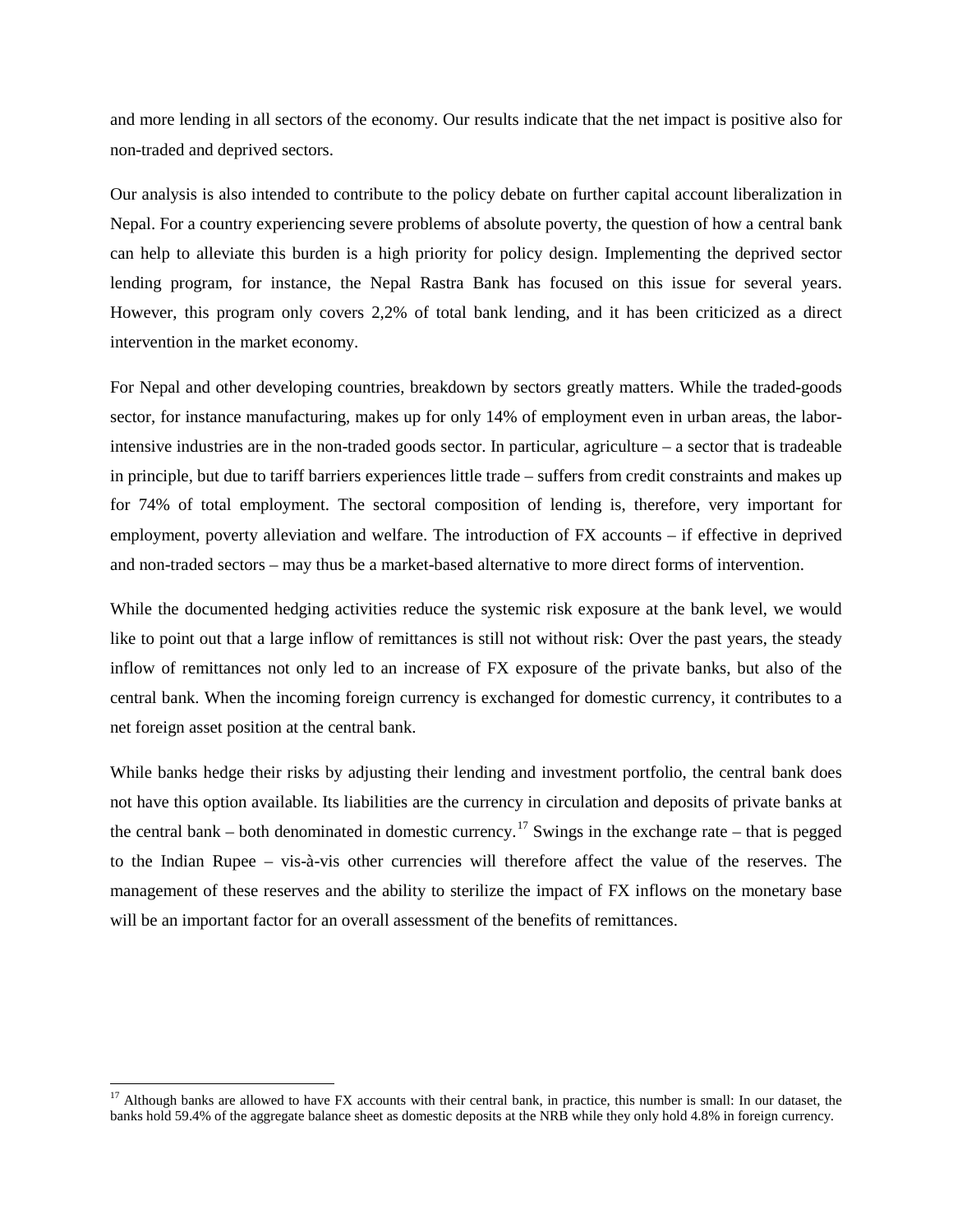## **References**

- Aggarwal, R., Demirgüç-Kunt, A. & Maria Soledad Martínez Pería (2006), "Do workers' remittances promote financial development?", World Bank Policy Research Working Paper No. 3957.
- Aggarwal, R., Demirgüç-Kunt, A. & Maria Soledad Martínez Pería (2011), "Do remittances promote financial development?", *Journal of Development Economics*, Vol. 96(2), 255-264.
- Beck, T., Demirgüç-Kunt, A., Laeven, L., & Maksimovic, V. (2006), "The determinants of financing obstacles", *Journal of International Money and Finance*, Vol. 25(6), 932-952.
- Beck, T., A. Demirguc<sub>, -</sub>Kunt, L. Laeven and R. Levine (2008), 'Finance, firm size and growth', *Journal of Money, Credit and Banking*, Vol. 40, 1379–405.
- Bernanke, B. S., Gertler, M. & Simon Gilchrist (2000), "The Financial Accelerator in a Quantitative Business Cycle Framework", In: "Handbook of Macroeconomics", Taylor and Woodford (ed.), 1341-1393.
- Bettin, G., Lucchetti, R., & Zazzaro, A. (2012). "Financial development and remittances: Micro econometric evidence", *Economics Letters*, Vol. 115(2), 184-186.
- Broda, C. & E. L. Yeyati (2006), "Endogenous Deposit Dollarization," *Journal of Money, Credit and Banking*, Vol. 38, 963-988.
- Brown, M., S. Ongena A. Popov, & A.P. Yesin (2011), ["Who Needs Credit and Who Gets Credit in](http://www.economic-policy.org/abstract.asp?vid=26&iid=65&date=January%202011&aid=4)  [Eastern Europe?"](http://www.economic-policy.org/abstract.asp?vid=26&iid=65&date=January%202011&aid=4), *Economic Policy*, 65, 93-130.
- Brown, R. P. C., Carmignani, F. & G. Fayad (2013), "Migrants' Remittances and Financial Development: Macro- and Micro-Level Evidence of a Perverse Relationship", *World Economy*, Vol. 36, 636–660.
- Demirgüç-Kunt, A., Córdova, E. L., Pería, M. S. M., & Woodruff, C. (2011), "Remittances and banking sector breadth and depth: Evidence from Mexico", *Journal of Development Economics*, Vol. *95*(2), 229-241.
- De Nicoló, G. D., Honohan, P., & Ize, A. (2005), "Dollarization of bank deposits: Causes and consequences", *Journal of Banking & Finance*, Vol. *29*(7), 1697-1727.
- Giuliano, P., & M. Ruiz-Arranz (2009), "Remittances, financial development, and growth", *Journal of Development Economics*, Vol. 90(1), 144-152.
- Gupta, S., Pattillo, C. A. & S. Wagh,"Effect of Remittances on Poverty and Financial Development in Sub-Saharan Africa", *World Development*, Vol. 37(1), 104-115,
- Maskay, N. M. & S. R. Adhikari (2013), "Inclusive growth experiences the case of Nepal: A discussion on a paradox from conventional and holistic perspectives", ARTNeT Working Paper No. 125.
- Pant, B. (2011), "Harnessing Remittances for Productive Use in Nepal", *NRB Economic Review*, Vol. 23.
- Ranciere, R., Tornell, A., & Vamvakidis, A. (2010a), "A new index of currency mismatch and systemic risk", IMF Working Paper WP/10/623.
- Ranciere, R., Tornell, A., & Vamvakidis, A. (2010b). "Currency mismatch, systemic risk and growth in emerging Europe", *Economic Policy*, Vol. *25*(64), 597-658.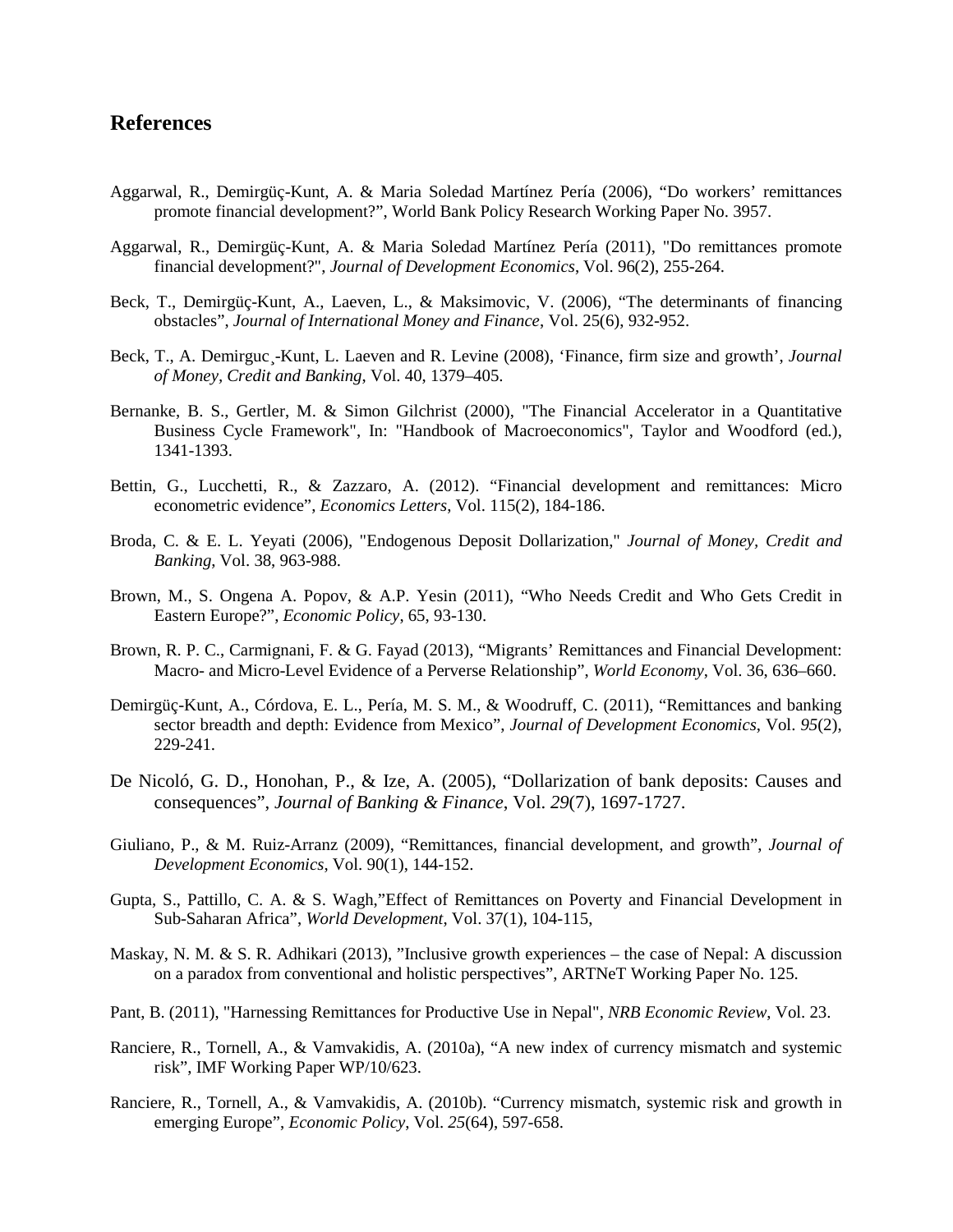- South Asian Association for Regional Cooperation (SAARC) (2014), "Nepal Role of Remittances in Economic and Financial Development", SAARC/IGEG.07/27, Kathmandu.
- Schneider, M. & A. Tornell (2004), "Balance Sheet Effects, Bailout Guarantees and Financial Crises", *The Review of Economic Studies*, Vol. 71, 883-913.
- Tornell, A. & F. Westermann, Boom‐Bust Cycles and Financial Liberalization, MIT Press, 2005.
- Tornell, A., Westermann, F. & L. Martinez "Liberalization, Growth and Financial Crisis: Lessons from Mexico and the Developing World", *Brookings Papers on Economic Activity*, Vol. 2, 1‐112, 2003.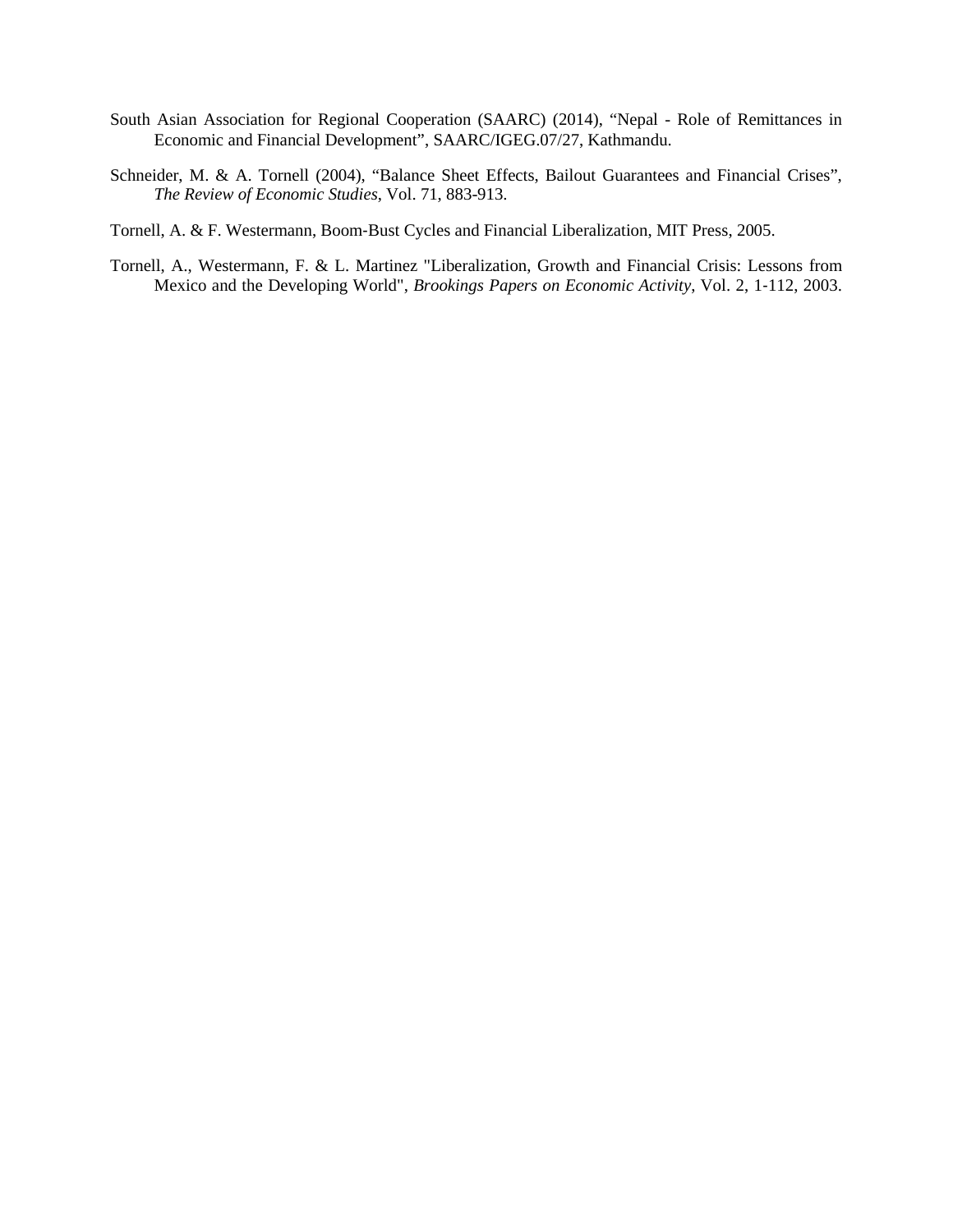## **Appendix 1: Data Sources**

| Variable                      | Description                                                                                                                                                                                                         | Source                                                                                                                               |
|-------------------------------|---------------------------------------------------------------------------------------------------------------------------------------------------------------------------------------------------------------------|--------------------------------------------------------------------------------------------------------------------------------------|
| <b>Enterprise survey data</b> |                                                                                                                                                                                                                     |                                                                                                                                      |
| Exporter                      | Dummy = 1, if firm exports, 0 otherwise.                                                                                                                                                                            | World Bank - Enterprise Surveys: indicators<br>"d3b" and "d3c"                                                                       |
| Large Firm                    | Dummy = 1, if firm has more than $100$<br>employees, 0 otherwise.                                                                                                                                                   | World Bank - Enterprise Surveys: indicator<br>"a6a".                                                                                 |
| Small Firm                    | Dummy = 1, if firm has less than 20<br>employees, 0 otherwise.                                                                                                                                                      | World Bank - Enterprise Surveys: indicator<br>" $a6a$ ".                                                                             |
|                               | workers is adjusted by the average number of months worked in a year.                                                                                                                                               | Note: Number of employees includes permanent and temporary employees. Number of temporary                                            |
| Log Age                       | Natural logarithm of years since firm's<br>establishment                                                                                                                                                            | World Bank - Enterprise Surveys: indicator<br>"b5".                                                                                  |
| Foreign<br>Ownership          | Dummy = 1, if firm (at least) partly owned by<br>foreign private individuals, companies or<br>organizations, 0 otherwise.                                                                                           | World Bank - Enterprise Surveys: indicator<br>"b2b".                                                                                 |
| Government<br>Participation   | Dummy = 1, if firm (at least) partly owned by<br>Government/state, 0 otherwise.                                                                                                                                     | World Bank - Enterprise Surveys: indicator<br>"b3c".                                                                                 |
| Firm Listed                   | Dummy = 1, if firm is a shareholding<br>company with shares trade.                                                                                                                                                  | World Bank - Enterprise Surveys: indicator<br>" $b1$ ".                                                                              |
| Sales Growth                  | Real annual sales growth (%)                                                                                                                                                                                        | World Bank - Enterprise Surveys: indicator<br>"d2" and "n3".                                                                         |
| Productivity                  | Sales per Worker                                                                                                                                                                                                    | World Bank - Enterprise Surveys: indicator<br>"d2" and "11".                                                                         |
| Log Sales                     | Natural logarithm of last complete fiscal<br>year's total sales.                                                                                                                                                    | World Bank - Enterprise Surveys: indicator<br>"d2".                                                                                  |
| Obstacle Access<br>to Finance | Dummy variable $= 1$ , if access to finance is at<br>least a major obstacle, 0 otherwise.<br>Alternatively, as categorical variable scaled<br>[0,,4] from no problem to severe problem.                             | World Bank - Enterprise Surveys: indicator<br>"k30".                                                                                 |
| <b>Banking data</b>           |                                                                                                                                                                                                                     |                                                                                                                                      |
| FX Deposits                   | Bank deposits held in foreign currency<br>(remittances)                                                                                                                                                             | Nepal Rastra Bank, Banking and Financial<br>Statistics, issues 37 to 59, lines L.3a.f, L.3b.f,<br>L.3c.f.                            |
| Domestic<br>Deposits          | Bank deposits held in domestic currency                                                                                                                                                                             | Nepal Rastra Bank, Banking and Financial<br>Statistics, issues 37 to 59, lines L.3a.d, L.3b.d,<br>L.3c.d.                            |
| Loans                         | Bank loans - sectoral or in total                                                                                                                                                                                   | Nepal Rastra Bank, Banking and Financial<br>Statistics, issues 37 to 59, Sectorwise Loans and<br><b>Advances of Commercial Banks</b> |
|                               | Loans to sectors producing non-tradeable<br>goods                                                                                                                                                                   | Nepal Rastra Bank, Banking and Financial<br>Statistics, issues 37 to 59, Sectorwise Loans and<br><b>Advances of Commercial Banks</b> |
| N-Sector Loans                | Note: In the benchmark case N-sectors include: Agriculture and Forest Related; Fishery;<br>Construction; Transport; Transport, Communication & Public Utilities, Wholesale & Retail,<br>Other Services, Consumption |                                                                                                                                      |

## **Table A11: Variable definitions and data sources**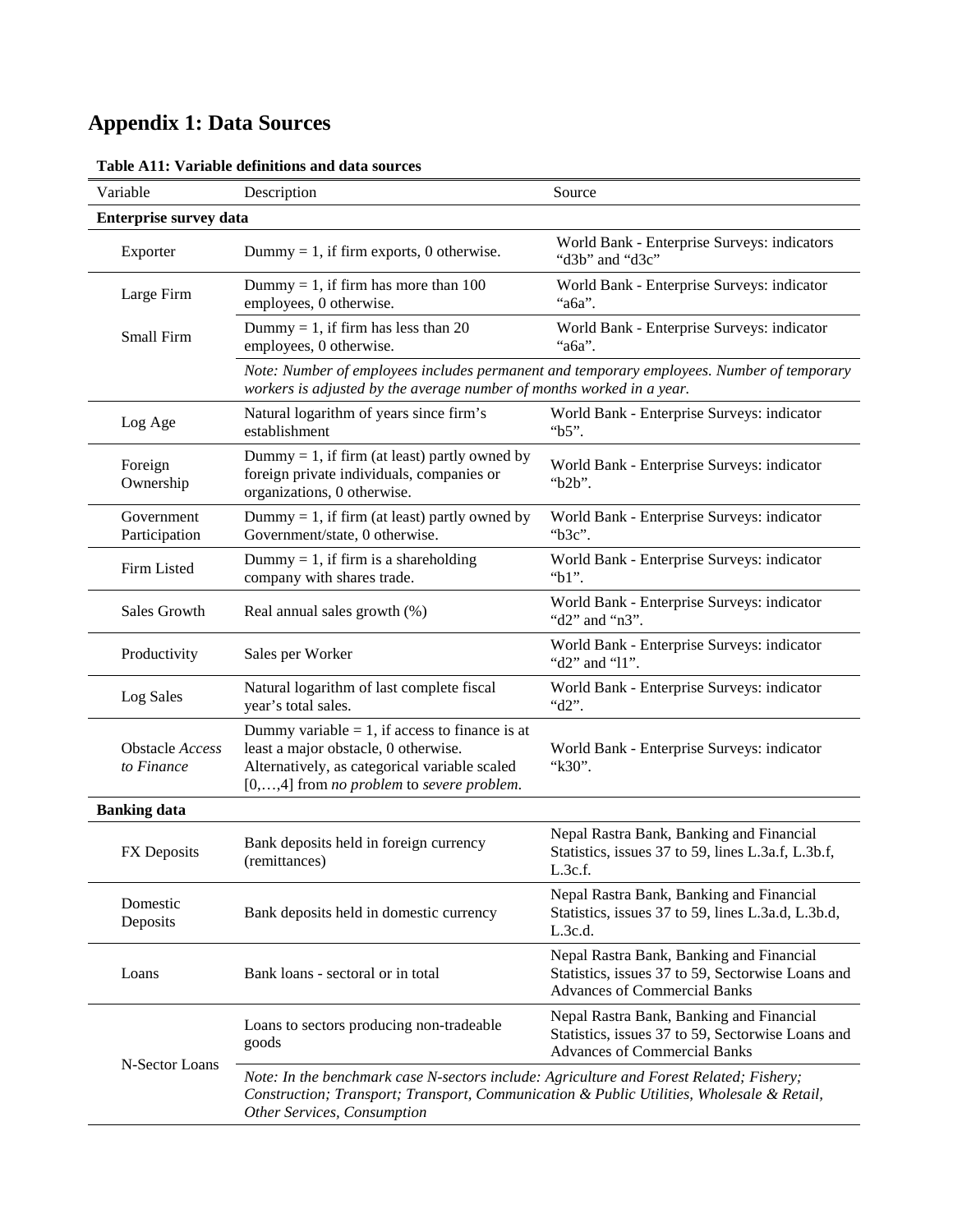| <b>T-Sector Loans</b>                             | Loans to sectors producing tradeable goods                                                                                 | Nepal Rastra Bank, Banking and Financial<br>Statistics, issues 37 to 59, Sectorwise Loans<br>and Advances of Commercial Banks                                        |
|---------------------------------------------------|----------------------------------------------------------------------------------------------------------------------------|----------------------------------------------------------------------------------------------------------------------------------------------------------------------|
|                                                   | Note: In the benchmark case T-sectors include: Mining; Manufacturing; Metal Products,<br>Machinery & Electronic Equipment. |                                                                                                                                                                      |
| FX Assets                                         | Bank sssets in foreign currency<br>(denominated in Nepalese Rupees)                                                        | Nepal Rastra Bank, Banking and Financial<br>Statistics, issues 37 to 59, lines A.1a.f, A.1b1.f,<br>A.1b2.f A.1c.f, A.3b, A.5b, A.6b.                                 |
| FX Shares                                         | Shares & other investment in non-residents.                                                                                | Nepal Rastra Bank, Banking and Financial<br>Statistics, issues 37 to 59, line A.3b.                                                                                  |
| <b>Other Domestic</b><br>Assets                   | Bank assets in domestic currency (excl.<br>loans)                                                                          | Nepal Rastra Bank, Banking and Financial<br>Statistics, issues 37 to 59, lines A.2a, A.2b, A2c,<br>A.2d, A.3a, A.5a, A.7, A.1a.d, A.1b1.d, A.1b2.d,<br>A.1b3, A.1c.d |
| Capital Fund                                      | Bank's capital fund                                                                                                        | Nepal Rastra Bank, Banking and Financial<br>Statistics, issues 37 to 59, line L.1                                                                                    |
| Other Liabilities                                 | Bank's liabilities (excl. Capital, FX Deposits<br>& Domestic Deposits                                                      | Nepal Rastra Bank, Banking and Financial<br>Statistics, issues 37 to 59, lines L.2, L.4, L5, L6,<br>L7.                                                              |
| <b>Total Assets</b>                               | Bank's Total Assets / Liabilities                                                                                          | Nepal Rastra Bank, Banking and Financial<br>Statistics, issues 37 to 59.                                                                                             |
| Net Foreign<br>Currency<br>Exposure               | Net foreign currency exposure $=$ $FX$<br>Deposits - FX Assets                                                             | See above                                                                                                                                                            |
| <b>Macro variables</b>                            |                                                                                                                            |                                                                                                                                                                      |
| Remittances                                       | Personal remittances received                                                                                              | Nepal Rastra Bank, Quarterly Bulletin April<br>2014 (Table 77) & July 2012 (Table 64)                                                                                |
| <b>GDP</b>                                        | Nominal GDP                                                                                                                | Government of Nepal (Central Bureau of<br>Statistics), Table 2 "Gross Domestic Product"                                                                              |
| Net Imports                                       | Net Imports = Imports of goods and services<br>- Export of goods and services                                              | World Bank, WDI, Series<br>NE.EXP.GNFS.ZS,<br>NE.IMP.GNFS.ZS                                                                                                         |
| <b>Official Reserve</b><br>Assets                 | Official Reserve Assets of Nepal (incl. gold)                                                                              | International Monetary Fund, International<br>Financial Statistics, concept code: RAFA                                                                               |
| Nepal Rastra<br>Bank (NRB)<br><b>Total Assets</b> | Total gross assets of Nepal Rastra Bank                                                                                    | International Monetary Fund, Central Bank<br>Survey, concept code: FAAG                                                                                              |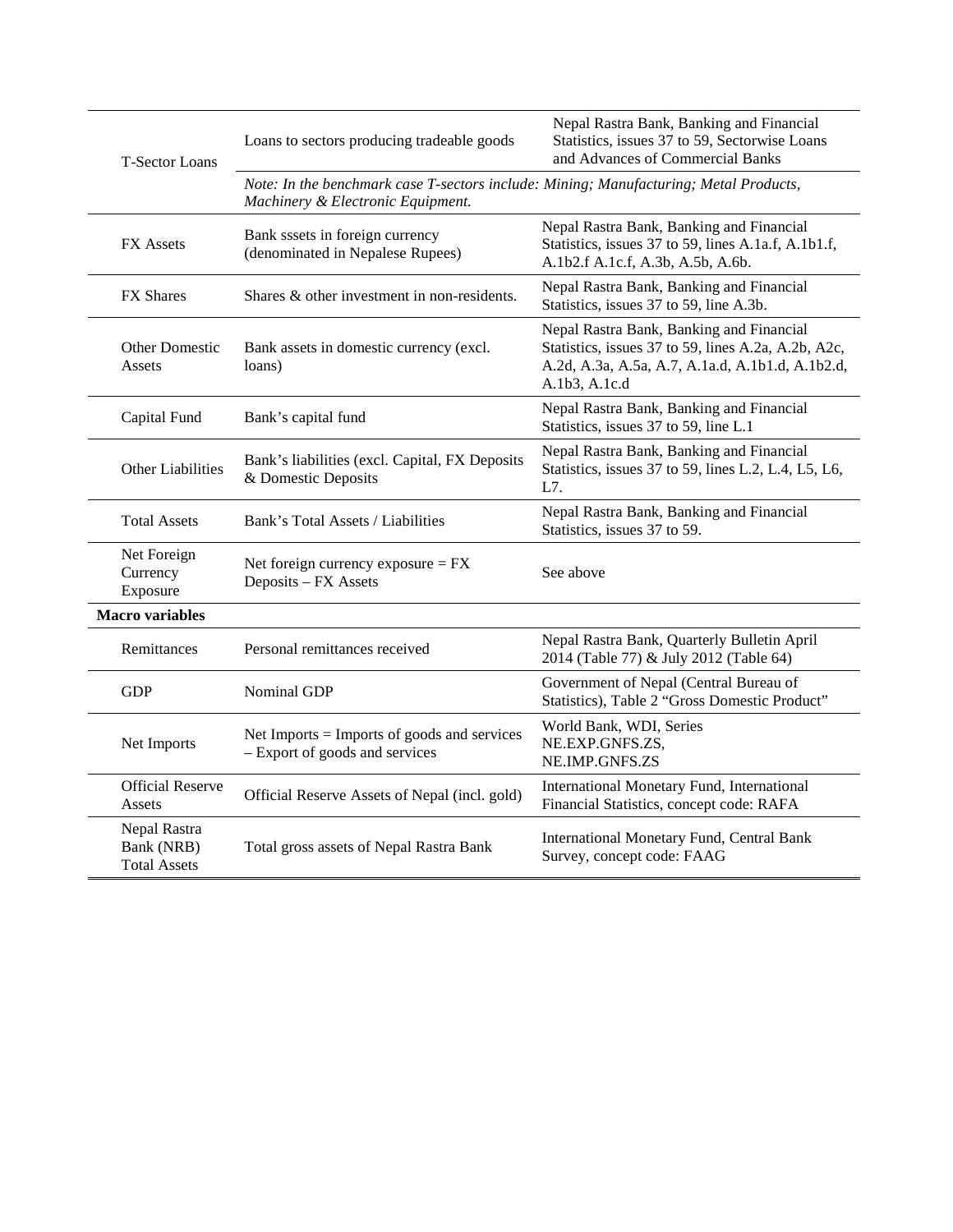## **Appendix 2: Use of remittances**



**Figure A3: Use of remittances**

*Sources: IMF country reports, Nepal Standards of Living Survey 2010/11 For details see data appendix.*